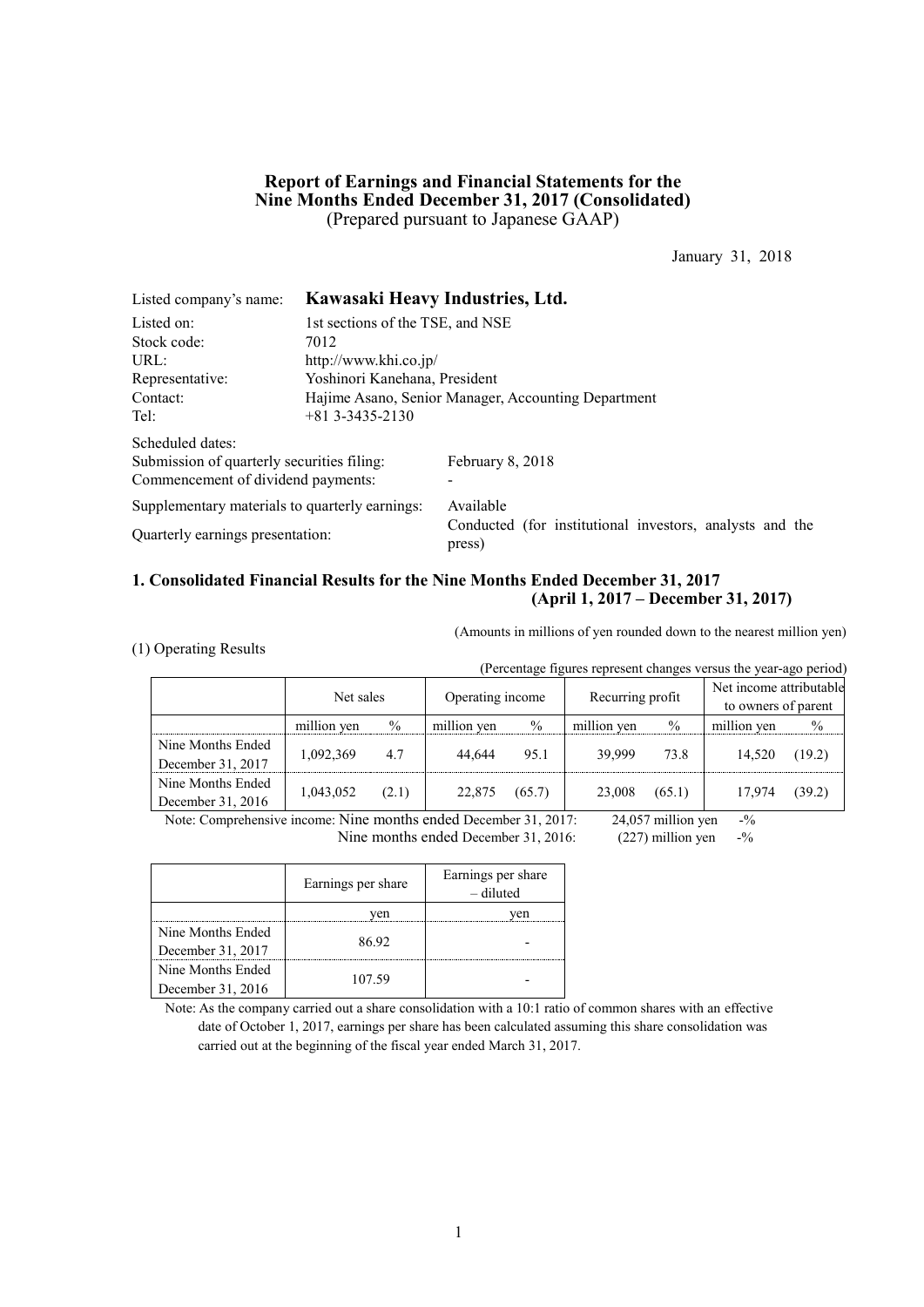### (2) Financial Condition

|                   | Total assets | Net assets  | Equity ratio |
|-------------------|--------------|-------------|--------------|
|                   | million yen  | million yen |              |
| December 31, 2017 | 1,903,409    | 466,524     | 23.6         |
| March 31, 2017    | 1,687,363    | 451,327     | 25.9         |

Note: Shareholders' equity: December 31, 2017: 451,100 million yen

March 31, 2017: 437,247 million yen

## **2. Dividends**

|                                          | Dividend per share |               |              |               |           |  |  |
|------------------------------------------|--------------------|---------------|--------------|---------------|-----------|--|--|
|                                          | End of first       | End of second | End of third | End of fiscal | Full year |  |  |
| Record date or term                      | quarter            | quarter       | quarter      | vear          |           |  |  |
|                                          | ven                | yen           | yen          | yen           | yen       |  |  |
| Year ended<br>March 31, 2017             |                    | 4.00          |              | 2.00          | 6.00      |  |  |
| Year ending<br>March 31, 2018            |                    | 3.00          |              |               |           |  |  |
| Year ending March<br>31, 2018 (forecast) |                    |               |              | 30.00         |           |  |  |

Note: 1. Revisions to the most recently announced dividend forecast: None

2. The company conducted a share consolidation with a 10:1 ratio of common shares, with an effective date of October 1, 2017. The expected dividend per share for the fiscal year ending March 31, 2018 factoring in the impact of the share consolidation is shown. The total annual dividend for the fiscal year ending March 31, 2018 is denoted with the "-" mark. Without the impact of the share consolidation factored in, the expected dividend per share for the fiscal year ending March 31, 2018 would be ¥3 per share, and the total annual dividend would be ¥6 per share.

# **3. Forecast of Consolidated Earnings for the Year Ending March 31, 2018 (April 1, 2017 – March 31, 2018)**

| (Percentage figures represent changes versus the year-ago period) |             |      |                  |      |                  |               |                                                   |      |                       |
|-------------------------------------------------------------------|-------------|------|------------------|------|------------------|---------------|---------------------------------------------------|------|-----------------------|
|                                                                   | Net sales   |      | Operating income |      | Recurring profit |               | Net income<br>attributable to owners<br>of parent |      | Earnings per<br>share |
|                                                                   | million yen | $\%$ | million yen      | $\%$ | million yen      | $\frac{0}{0}$ | million yen                                       | $\%$ | yen                   |
| Full year                                                         | 1,590,000   | 4.6  | 62,000           | 34.8 | 55.500           | 51.3          | 33.500                                            | 27.8 | 200.54                |

Note: Revisions to the most recently announced earnings forecast: Yes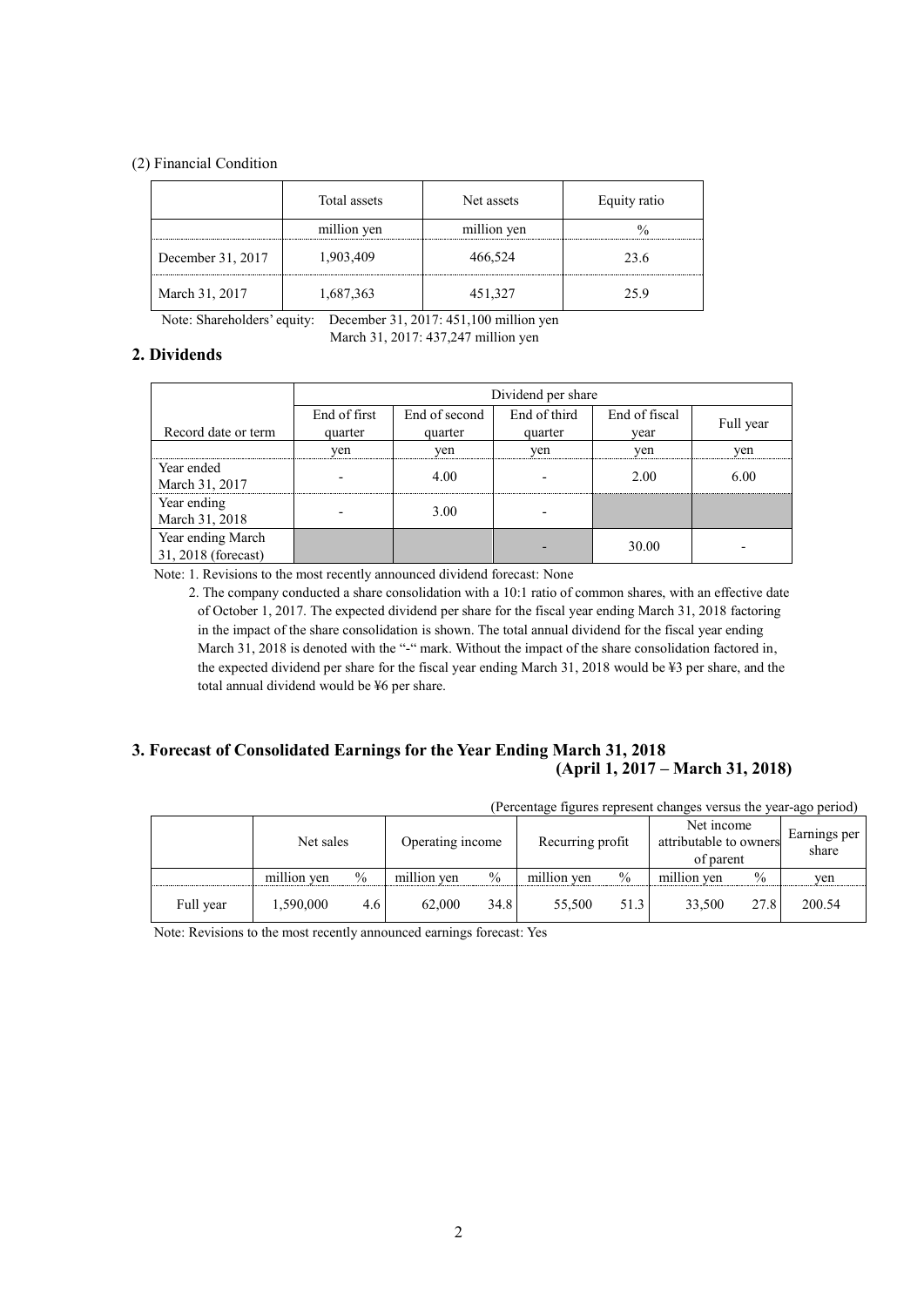### **Notes**

1) Changes affecting the status of material subsidiaries (scope of consolidation): None

- 2) Accounting procedures specific to preparation of quarterly consolidated financial statements: Yes \*For further details, see "2. Consolidated Financial Statements (3) Notes on financial statements" on page 13 in the Accompanying Materials.
- 3) Changes in accounting policies, changes in accounting estimates, and correction of errors
	- (1) Changes in accounting policies in accord with revisions to accounting standards: None
	- (2) Changes in accounting policies other than (1): None
	- (3) Changes in accounting estimates: None
	- (4) Correction of errors: None
- 4) Number of shares issued and outstanding (common stock)

|                    | (1) Number of shares issued as of period-end (including treasury stock) |
|--------------------|-------------------------------------------------------------------------|
| December 31, 2017: | 167,080,532 shares                                                      |
| March 31, 2017:    | 167,080,532 shares                                                      |

- (2) Number of shares held in treasury as of period-end December 31, 2017: 32,068 shares March 31, 2017: 25,910 shares
- (3) Average number of shares during respective periods Nine months ended December 31, 2017: 167,052,397 shares Nine months ended December 31, 2016: 167,056,532 shares
- \*As the company carried out a share consolidation with a 10:1 ratio of common shares with an effective date of October 1, 2017, the number of shares issued as of period-end, the number of shares held in treasury as of period-end, and the average number of shares during respective periods have been calculated assuming that this share consolidation was carried out at the beginning of the fiscal year ended March 31, 2017.

## **The quarterly report of earnings and financial statements is exempted from quarterly review procedures based on the Financial Instruments and Exchange act.**

### **Appropriate Use of Financial Forecasts and Other Important Matters**

### *Forward-Looking Statements*

These materials contain various forward-looking statements and other forecasts regarding performance and other matters. Such statements are based on information available at the time of their preparation, and do not mean that the company promises to achieve these figures. Actual results may differ from those expressed or implied by forward-looking statements due to a range of factors. For assumptions underlying earnings forecasts and other information regarding the use of such forecasts, refer to "1. Qualitative Information and Financial Statements (3) Consolidated earnings outlook" on page 9 in the Accompanying Materials.

## *How to Obtain Supplementary Briefing Material on Quarterly Financial Results and Details of the Quarterly Financial Results Briefing*

The company plans to conduct a briefing on conference call for institutional investors, analysts and the press on Wednesday January 31, 2018, and to post the briefing material on quarterly financial results to be used for the briefing on TDnet and the company's website simultaneously with the announcement of financial results.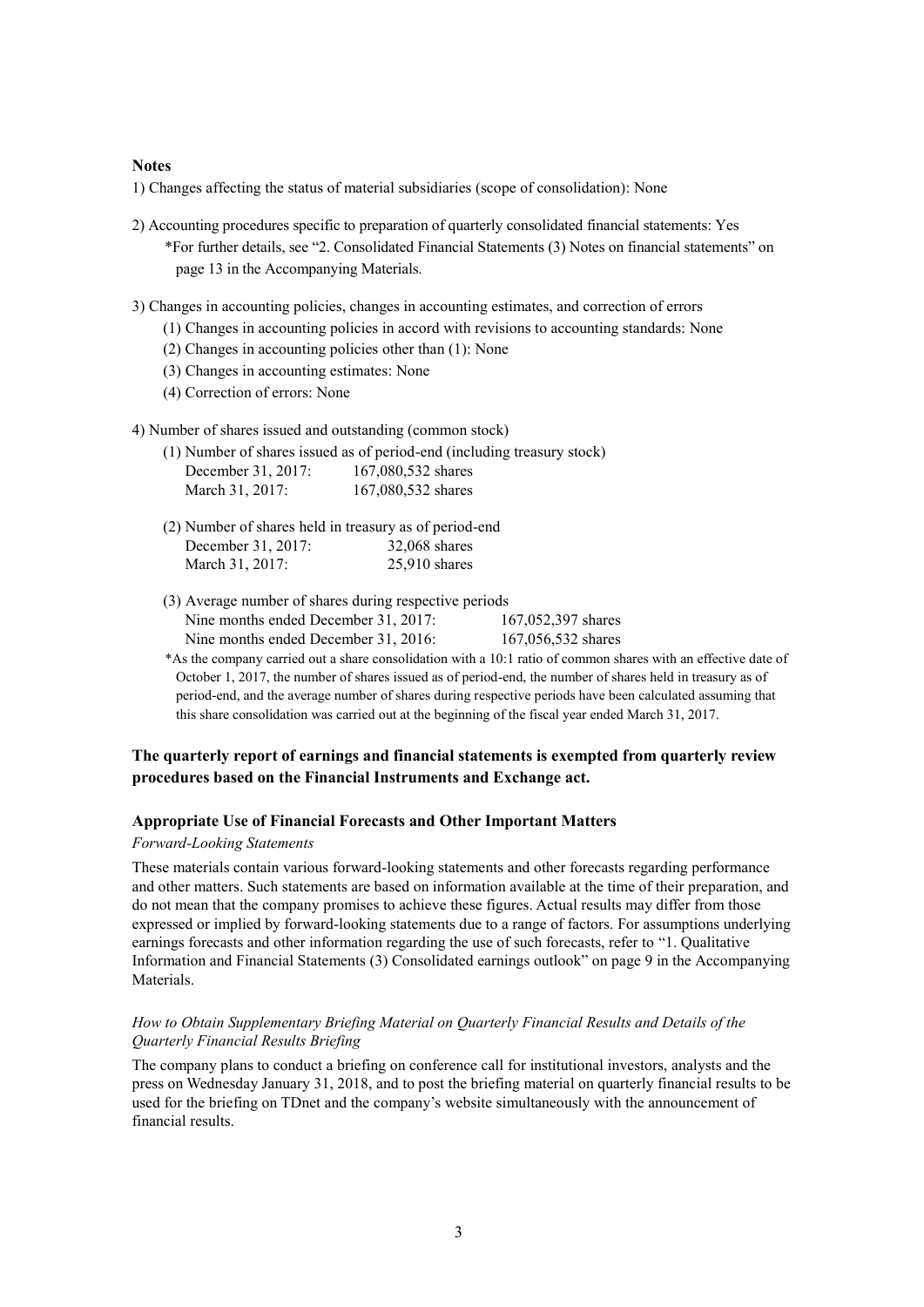# **Accompanying Materials – Contents**

|     | 1. Qualitative Information and Financial Statements                                            | 5  |
|-----|------------------------------------------------------------------------------------------------|----|
|     | (1) Consolidated operating results                                                             | 5  |
|     | (2) Consolidated financial position                                                            | 8  |
|     | (3) Consolidated earnings outlook                                                              | 9  |
|     | 2. Consolidated Financial Statements                                                           | 10 |
|     | (1) Consolidated balance sheets                                                                | 10 |
|     | (2) Consolidated statements of income and comprehensive income                                 | 12 |
|     | (3) Notes on financial statements                                                              | 13 |
|     | (Notes on the going-concern assumption)                                                        | 13 |
|     | (Notes on significant changes in the amount of shareholders' equity)                           | 13 |
|     | (Accounting procedures specific to preparation of quarterly consolidated financial statements) | 13 |
|     | (Related to consolidated statements of income)                                                 | 13 |
|     | (Segment information)                                                                          | 15 |
|     | 3. Supplementary Information                                                                   | 17 |
| (1) | Consolidated cash flow statements (condensed)                                                  | 17 |
| (2) | Orders and sales (consolidated)                                                                | 17 |
| (3) | Net sales by geographic area (consolidated)                                                    | 18 |
| (4) | Supplementary information on earnings forecasts for the fiscal year ending March 31, 2018      | 19 |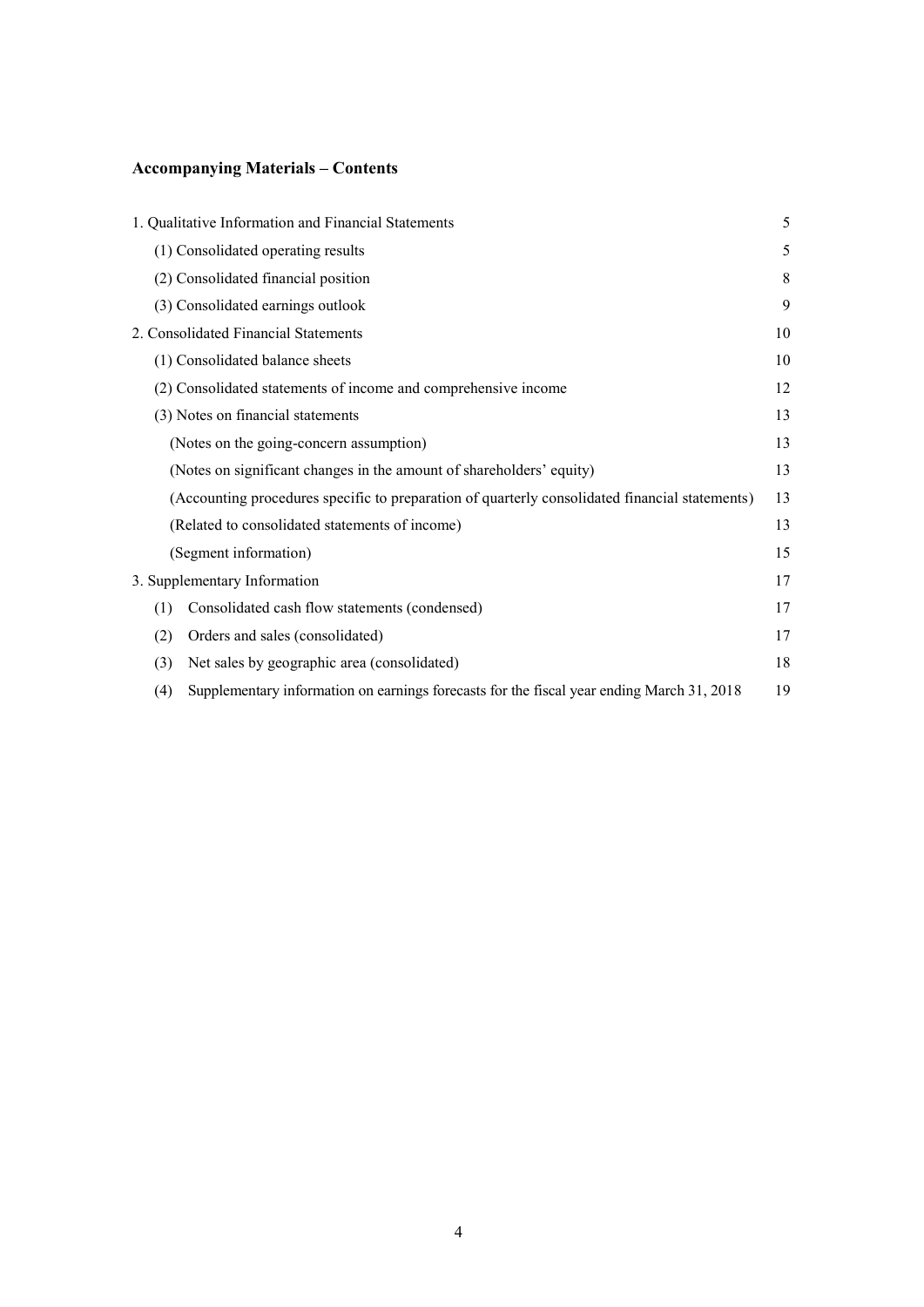### **1. Qualitative Information and Financial Statements**

### **(1) Consolidated operating results**

In the first nine months of the fiscal year ending March 31, 2018, the global economy is relatively lacking in vigor overall due to the economic slowdown in emerging countries and resource-rich countries, along with other factors, despite the ongoing modest growth centered on the U.S., where the real economy remains strong, as well as China, where personal consumption and public investment are supporting the economy.

In addition, uncertainty about future prospects for the real economy persists, including influence to corporate activities due to Brexit, concerns about an expansion of protectionist policies, and other factors. Going forward, these risks with the potential to drag down the global economy must continue to be watched.

The Japanese economy has been recovering modestly, due to the impacts of the pickup in inbound demand, the improvement in corporate earnings, and other factors.

Going forward, the economy is expected to grow modestly overall, but there is a possibility that economic policies enacted by countries around the world, especially the U.S., and geopolitical risks on the Korean Peninsula and in other regions, could result in both rapid and significant fluctuations in foreign exchange rates. As a result, foreign exchange rates must continue to be watched carefully.

Amid such an operating environment, the Group's orders received in the first nine months of the fiscal year ending March 31, 2018, increased versus the same period of the previous fiscal year, mainly in the Aerospace, Precision Machinery and Plant & Infrastructure segments.

Net sales during the period increased, centered on the Precision Machinery as well as the Gas Turbine & Machinery segments. Both operating income and recurring profit increased, due to higher profit in the Precision Machinery segment, improvement in the Ship & Offshore Structure segment, and other factors. On the other hand, net income attributable to owners of parent fell as a result of losses in conjunction with extraordinary losses from the termination of a shipbuilding contract for an offshore service vessel, along with other factors.

As a result, consolidated orders received increased ¥116.7 billion versus the same period of the previous fiscal year to ¥1,002.0 billion, consolidated sales increased ¥49.3 billion year on year to ¥1,092.3 billion, operating income increased ¥21.7 billion to ¥44.6 billion, recurring profit rose ¥16.9 billion in comparison to the same period of the previous fiscal year to ¥39.9 billion, while net income attributable to owners of parent decreased ¥3.4 billion to ¥14.5 billion.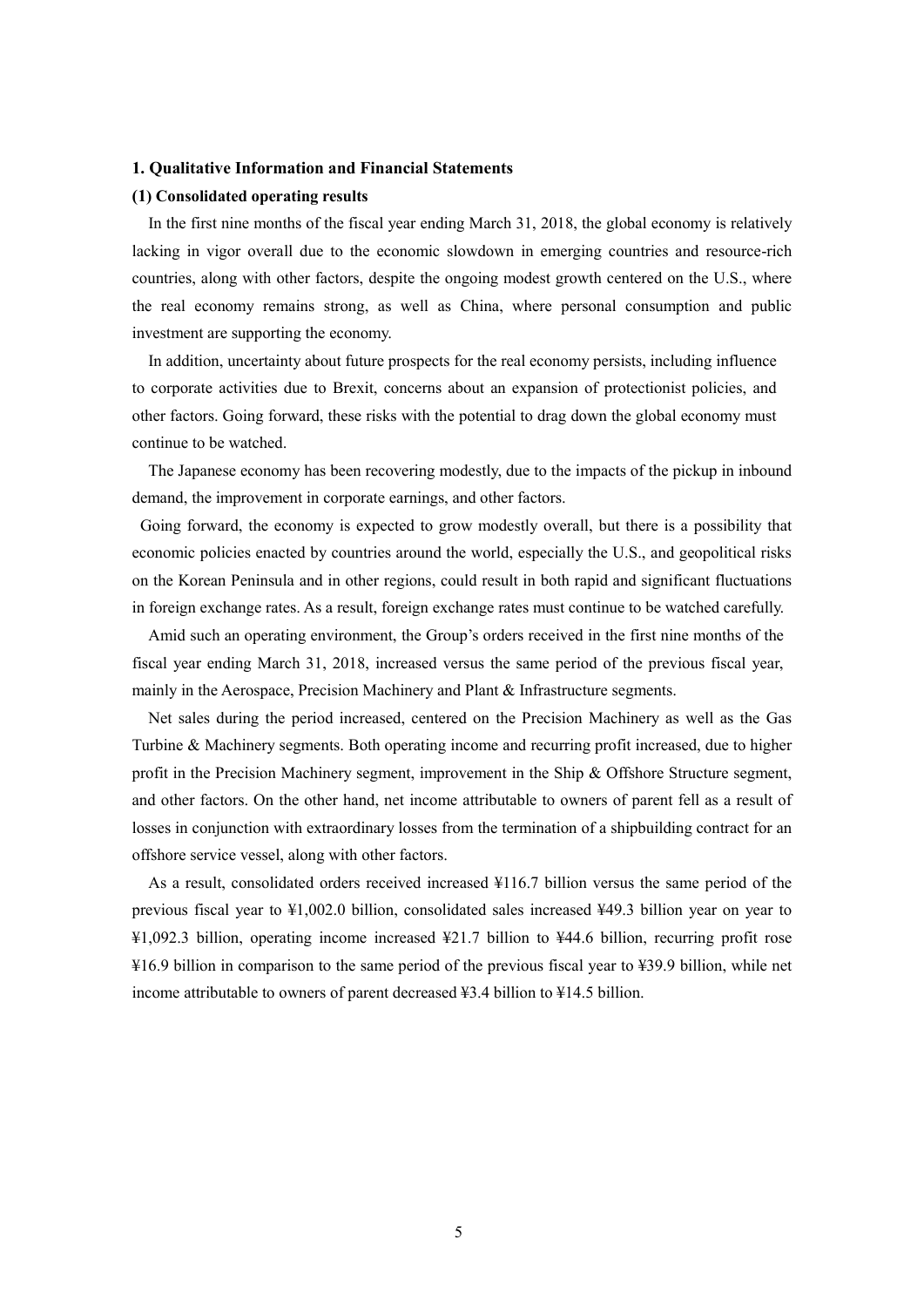Consolidated operating performance in the first nine months of fiscal year is summarized by segment below.

# **Segment Information**

Segment net sales, operating income, and orders received (billion yen)

|                 | Nine months ended December 31 |           |         |           |                          |                  |                | Orders received   |         |  |
|-----------------|-------------------------------|-----------|---------|-----------|--------------------------|------------------|----------------|-------------------|---------|--|
|                 |                               | 2016(A)   | 2017(B) |           |                          | Change $(B - A)$ |                | Nine months ended |         |  |
|                 |                               |           |         |           |                          |                  |                | December 31       |         |  |
|                 | Net                           | Operating | Net     | Operating | Net                      | Operating        | 2016           | 2017              | Change  |  |
|                 | sales                         | income    | sales   | income    | sales                    | income           | (A)            | (B)               | $(B-A)$ |  |
| Ship & Offshore |                               |           |         |           |                          |                  |                |                   |         |  |
| Structure       | 74.9                          | (13.8)    | 69.9    | (4.3)     | (5.0)                    | 9.4              | 28.7           | (2.4)             | (31.2)  |  |
| Rolling Stock   | 94.9                          | 1.6       | 99.8    | 2.3       | 4.8                      | 0.7              | 84.7           | 79.7              | (4.9)   |  |
| Aerospace       | 238.1                         | 22.7      | 246.6   | 17.3      | 8.5                      | (5.3)            | 148.8          | 251.2             | 102.4   |  |
| Gas Turbine &   |                               |           |         |           |                          |                  |                |                   |         |  |
| Machinery       | 165.2                         | 5.9       | 185.7   | 11.9      | 20.5                     | 5.9              | 192.3          | 168.0             | (24.2)  |  |
| Plant &         |                               |           |         |           |                          |                  |                |                   |         |  |
| Infrastructure  | 114.2                         | 2.3       | 80.0    | (0.0)     | (34.2)                   | (2.4)            | 60.4           | 86.4              | 26.0    |  |
| Motorcycle &    |                               |           |         |           |                          |                  |                |                   |         |  |
| Engine          | 198.7                         | (2.0)     | 214.9   | 3.2       | 16.2                     | 5.2              | 198.7          | 214.9             | 16.2    |  |
| Precision       |                               |           |         |           |                          |                  |                |                   |         |  |
| Machinery       | 103.5                         | 6.8       | 136.3   | 14.7      | 32.7                     | 7.9              | 115.7          | 144.7             | 29.0    |  |
| Other           | 53.2                          | 2.3       | 58.7    | 2.3       | 5.5                      | (0.0)            | 55.7           | 59.2              | 3.4     |  |
| Adjustments     |                               | (3.1)     |         | (2.9)     | $\overline{\phantom{a}}$ | 0.2              | $\overline{a}$ |                   |         |  |
| Total           | 1,043.0                       | 22.8      | 1,092.3 | 44.6      | 49.3                     | 21.7             | 885.3          | 1,002.0           | 116.7   |  |

Notes: 1. Net sales include only sales to external customers.

2. The Motorcycle & Engine segment's orders received are equal to its net sales as production is based mainly on estimated demand.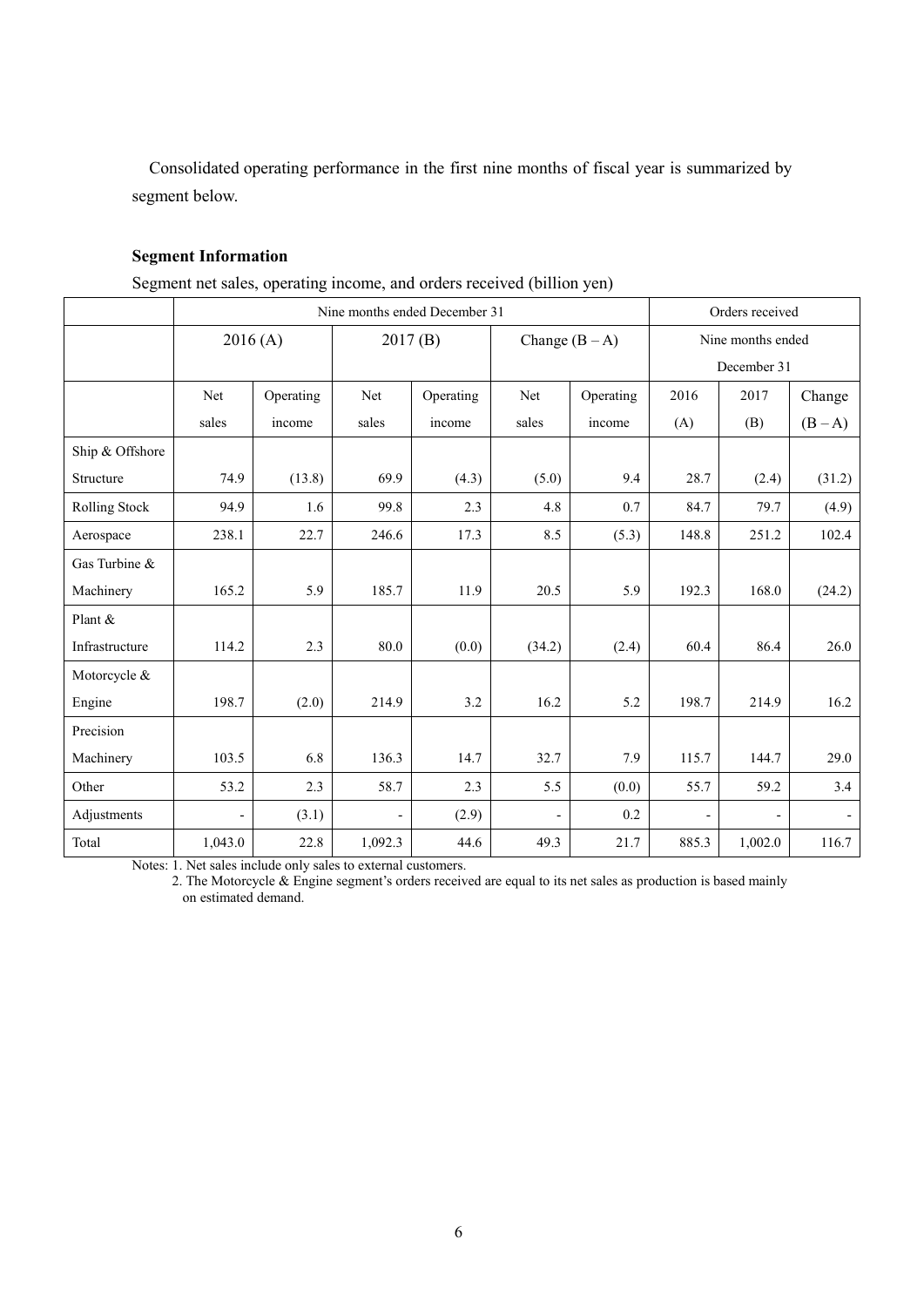### **Ship & Offshore Structure**

Consolidated orders received were minus ¥2.4 billion, a ¥31.2 billion year on year decline versus the same period of the previous fiscal year when orders for submarines were received, due to the termination of a shipbuilding contract for an offshore service vessel, despite receiving orders for LPG carriers and Kawasaki JETFOIL during the period.

Consolidated net sales fell ¥5.0 billion year on year to ¥69.9 billion, due to a decline in the volume of vessel repair.

Consolidated operating loss was ¥4.3 billion, a ¥9.4 billion improvement from the same period of the previous fiscal year, when additional allowance for doubtful receivables was posted and there was an increase in provision for losses on construction contracts.

### **Rolling Stock**

Consolidated orders received fell ¥4.9 billion versus the same period of the previous fiscal year, when rolling stock for a domestic subway and other orders were received, to ¥79.7 billion, despite an order received for rolling stock for a high-speed railway (MRT) in Bangladesh.

Consolidated net sales increased ¥4.8 billion year on year to ¥99.8 billion, due to the increase in the domestic market, despite a decline in Asia, including Singapore and other countries.

Consolidated operating income increased ¥0.7 billion year on year to an operating income of ¥2.3 billion, due to the increase in sales.

### **Aerospace**

Consolidated orders received increased ¥102.4 billion year on year to ¥251.2 billion, due to the increase in orders received from the Ministry of Defense, and other factors.

Consolidated net sales increased ¥8.5 billion year on year to ¥246.6 billion, due to the increase in sales to the Ministry of Defense and other factors, despite the decline in sales of component parts for commercial aircraft.

Consolidated operating income fell ¥5.3 billion year on year to ¥17.3 billion, due to the decline in profitability of component parts for commercial aircraft, and other factors.

### **Gas Turbine & Machinery**

Consolidated orders received declined ¥24.2 billion year on year to ¥168.0 billion, due to the decline in gas engine power plants for the domestic market, and other factors.

Consolidated net sales increased ¥20.5 billion year on year to ¥185.7 billion, due to the increase in component parts of aircraft engines, and other factors.

Consolidated operating income increased ¥5.9 billion year on year to ¥11.9 billion, due to the increase in sales.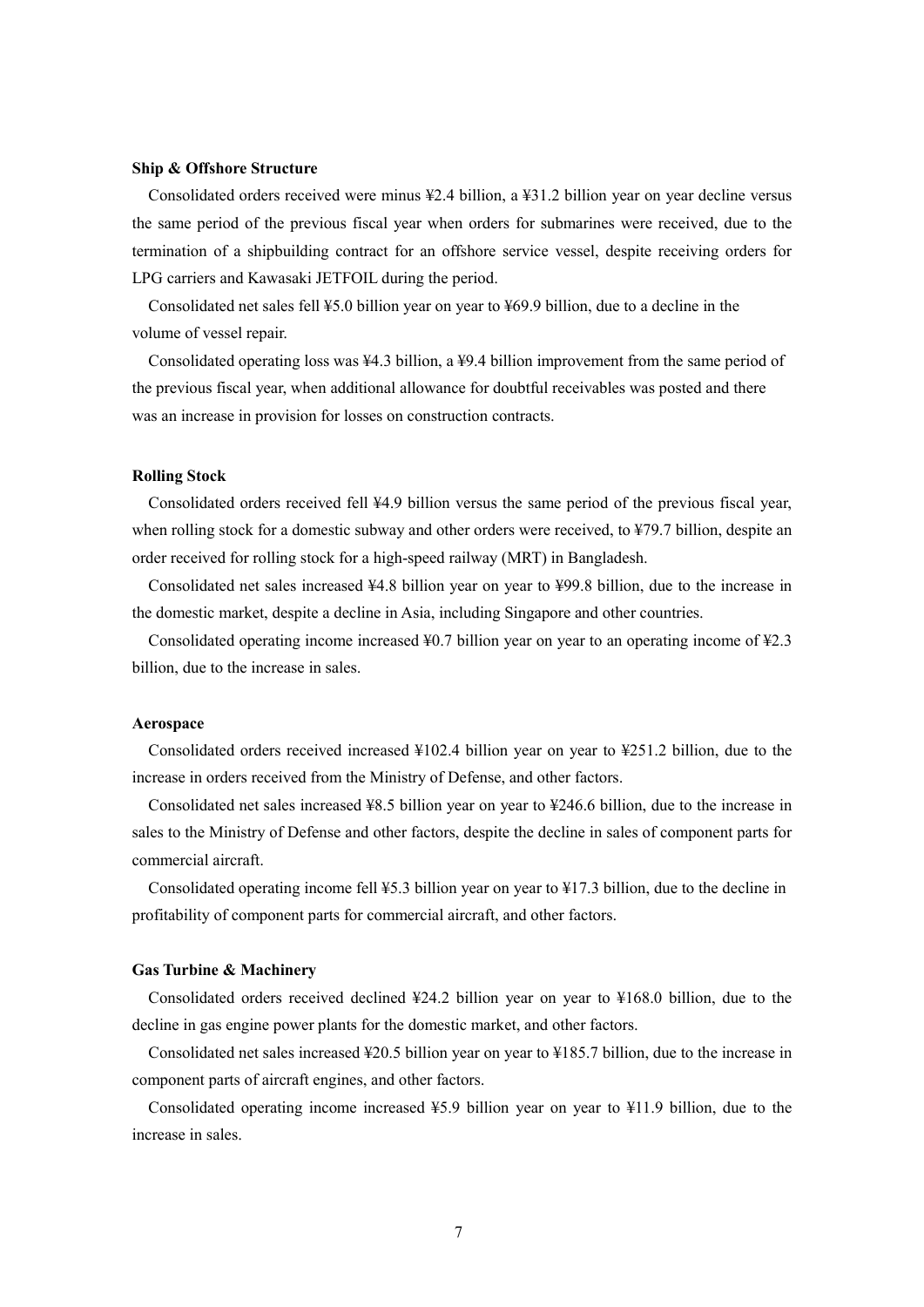### **Plant & Infrastructure**

Consolidated orders received increased ¥26.0 billion year on year to ¥86.4 billion, due to the increase in waste treatment facility constructions and operations, and other factors.

Consolidated net sales fell ¥34.2 billion year on year to ¥80.0 billion, due to the decline in construction work volume on a chemical plant for an overseas market, and other factors.

Consolidated operating income fell ¥2.4 billion year on year to an operating loss of ¥0.0 billion, due to the decrease in sales.

### **Motorcycle & Engine**

Consolidated net sales increased ¥16.2 billion year on year to ¥214.9 billion, due to the increase in motorcycles for developed countries and general-purpose engines, despite the decline in motorcycles for emerging markets.

Consolidated operating income increased ¥5.2 billion year on year to ¥3.2 billion, due to the increase in sales.

### **Precision Machinery**

Consolidated orders received increased ¥29.0 billion year on year to ¥144.7 billion, due to the increase in hydraulic components for construction machinery.

Consolidated net sales increased ¥32.7 billion year on year to ¥136.3 billion, due to an increase in sales of hydraulic components for construction machinery and various industrial robots, as well as other factors.

Consolidated operating income increased ¥7.9 billion year on year to ¥14.7 billion, due to the increase in sales.

### **Other Operations**

Consolidated net sales increased ¥5.5 billion year on year to ¥58.7 billion.

Consolidated operating income was ¥2.3 billion, on par with the same period of the previous fiscal year.

#### **(2) Consolidated financial position**

On December 31, 2017, consolidated assets totaled ¥1,903.4billion, an increase of ¥216.0 billion from March 31, 2017, due to an increase in trade receivables in conjunction with the posting of sales, and an increase in inventories in association with progress on construction projects. Liabilities totaled ¥1,436.8 billion, a ¥200.8 billion increase versus March 31, 2017, due to the increase in short-term debt and other interest-bearing debts along with other factors, despite the decline in advances from customers. Interest-bearing debts increased ¥277.5 billion to ¥678.2 billion. Net assets increased ¥15.1 billion to ¥466.5 billion, due to the posting of net income attributable to owners of parent, dividend payments, and other factors.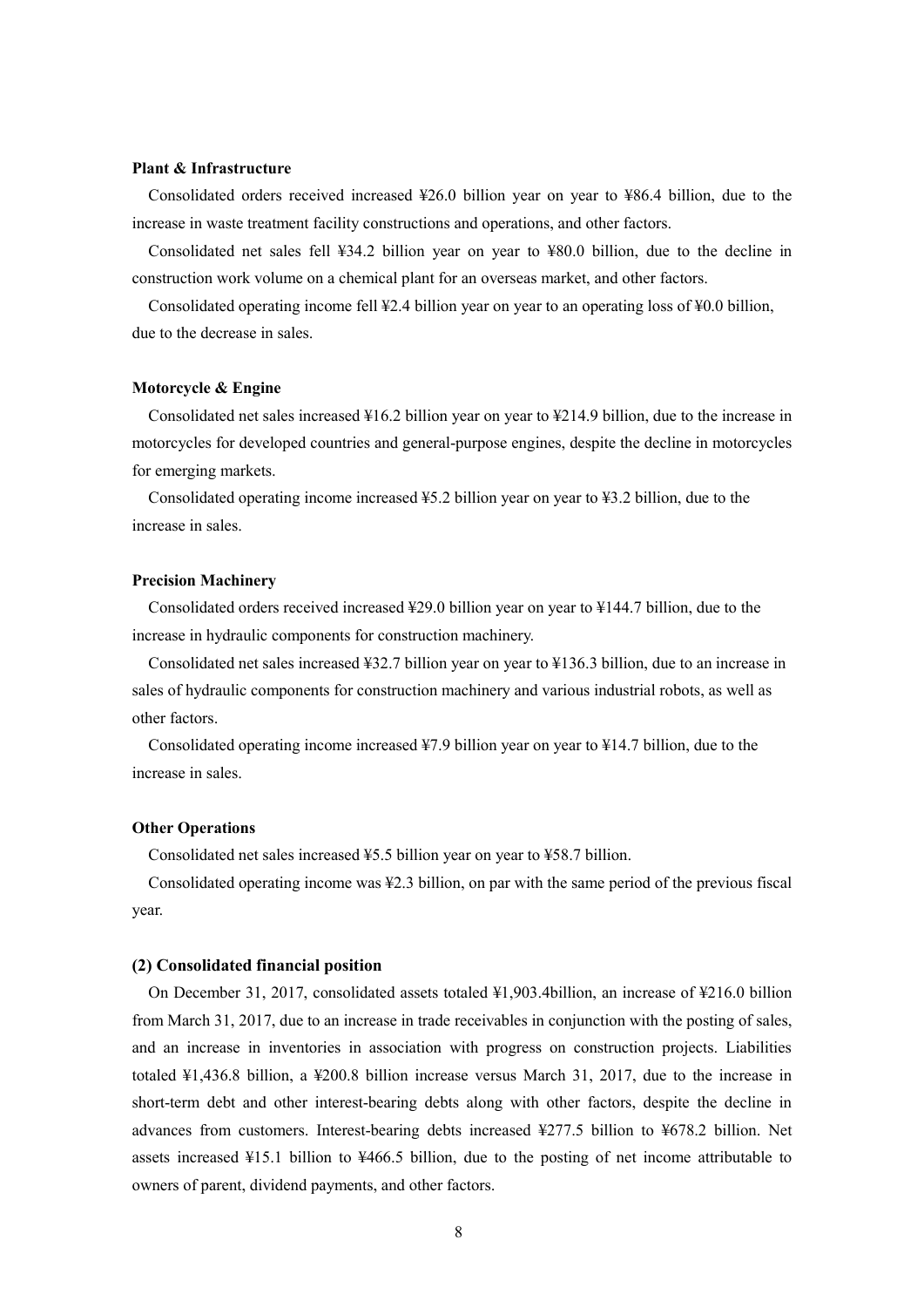### **(3) Consolidated earnings outlook**

The company leaves its consolidated net sales and operating income for the fiscal year ending March 31, 2018, unchanged from the values previously announced (on December 26, 2017).

The company expects net income attributable to owners of parent decreasing 1.5 billion from the value previously announced to 33.5 billion, due to the effect from the U.S. tax-reform.

The company expects consolidated orders received increasing ¥20.0 billion from the value previously announced (on October 27, 2017) to ¥1,640.0 billion, ROIC of 4.9% and ROE of 7.3% due to the increase of orders in Rolling Stock segment and Aerospace segment, despite the decrease of orders in Ship & Offshore Structure.

The company's earnings forecasts assume exchange rates of ¥110 to the U.S. dollar and ¥130 to the euro.

## *Note regarding consolidated earnings outlook*

The above earnings outlook is based on information available at the time of preparation, and includes risks and uncertainties. We therefore discourage making investment decisions depending solely on this outlook. Please note that actual earnings may differ materially from this outlook, due to a variety of important factors stemming from changes in the external environment and/or the company's internal environment. Important factors that impact actual operating performance include, but are not limited to, the economic situation surrounding the company's scope of business, foreign exchange rates, in particular the yen/dollar exchange rate, tax codes and other regulatory system-related issues.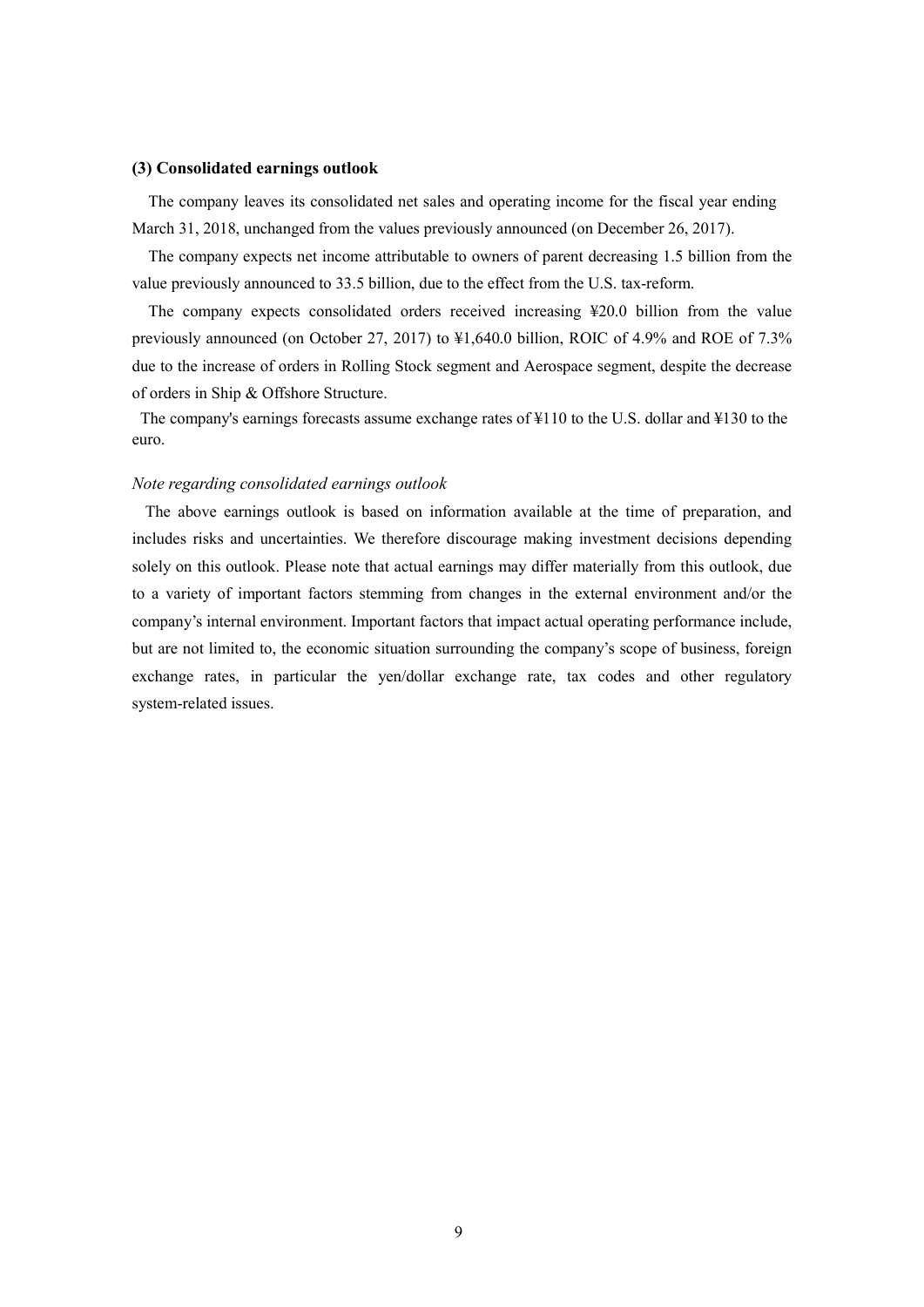# **2. Consolidated Financial Statements**

# **(1) Consolidated balance sheets**

|                                                 |                | Million yen       |
|-------------------------------------------------|----------------|-------------------|
|                                                 | As of          | As of             |
|                                                 | March 31, 2017 | December 31, 2017 |
| <b>Assets</b>                                   |                |                   |
| Current assets                                  |                |                   |
| Cash on hand and in banks                       | 55,388         | 50,406            |
| Trade receivables                               | 444,633        | 558,550           |
| Merchandise and finished products               | 49,850         | 73,066            |
| Work in process                                 | 323,433        | 365,492           |
| Raw materials and supplies                      | 111,577        | 120,204           |
| Other                                           | 95,544         | 111,331           |
| Allowance for doubtful receivables              | (2, 593)       | (8,656)           |
| Total current assets                            | 1,077,835      | 1,270,395         |
| Fixed assets                                    |                |                   |
| Net property, plant and equipment               | 461,881        | 478,950           |
| Intangible assets                               | 15,284         | 15,473            |
| Investments and other assets                    |                |                   |
| Other                                           | 147,090        | 141,225           |
| Allowance for doubtful receivables              | (14, 727)      | (2,635)           |
| Total investments and other assets              | 132,362        | 138,589           |
| Total fixed assets                              | 609,527        | 633,013           |
| <b>Total assets</b>                             | 1,687,363      | 1,903,409         |
|                                                 |                |                   |
| <b>Liabilities</b>                              |                |                   |
| Current liabilities                             |                |                   |
| Trade payables                                  | 240,572        | 224,827           |
| Electronically recorded obligations - operating | 101,449        | 120,318           |
| Short-term debt                                 | 111,456        | 181,309           |
| Income taxes payable                            | 4,295          | 6,771             |
| Accrued bonuses                                 | 20,288         | 10,216            |
| Provision for product warranties                | 12,175         | 11,836            |
| Provision for losses on construction contracts  | 18,103         | 4,680             |
| Advances from customers                         | 205,871        | 164,165           |
| Other                                           | 129,228        | 267,605           |
| Total current liabilities                       | 843,441        | 991,732           |
| Long-term liabilities                           |                |                   |
| Bonds payable                                   | 130,000        | 130,000           |
| Long-term debt                                  | 147,492        | 194,895           |
| Net defined benefit liability                   | 81,563         | 85,936            |
| Other                                           | 33,538         | 34,322            |
| Total long-term liabilities                     | 392,594        | 445,153           |
| <b>Total liabilities</b>                        | 1,236,035      | 1,436,885         |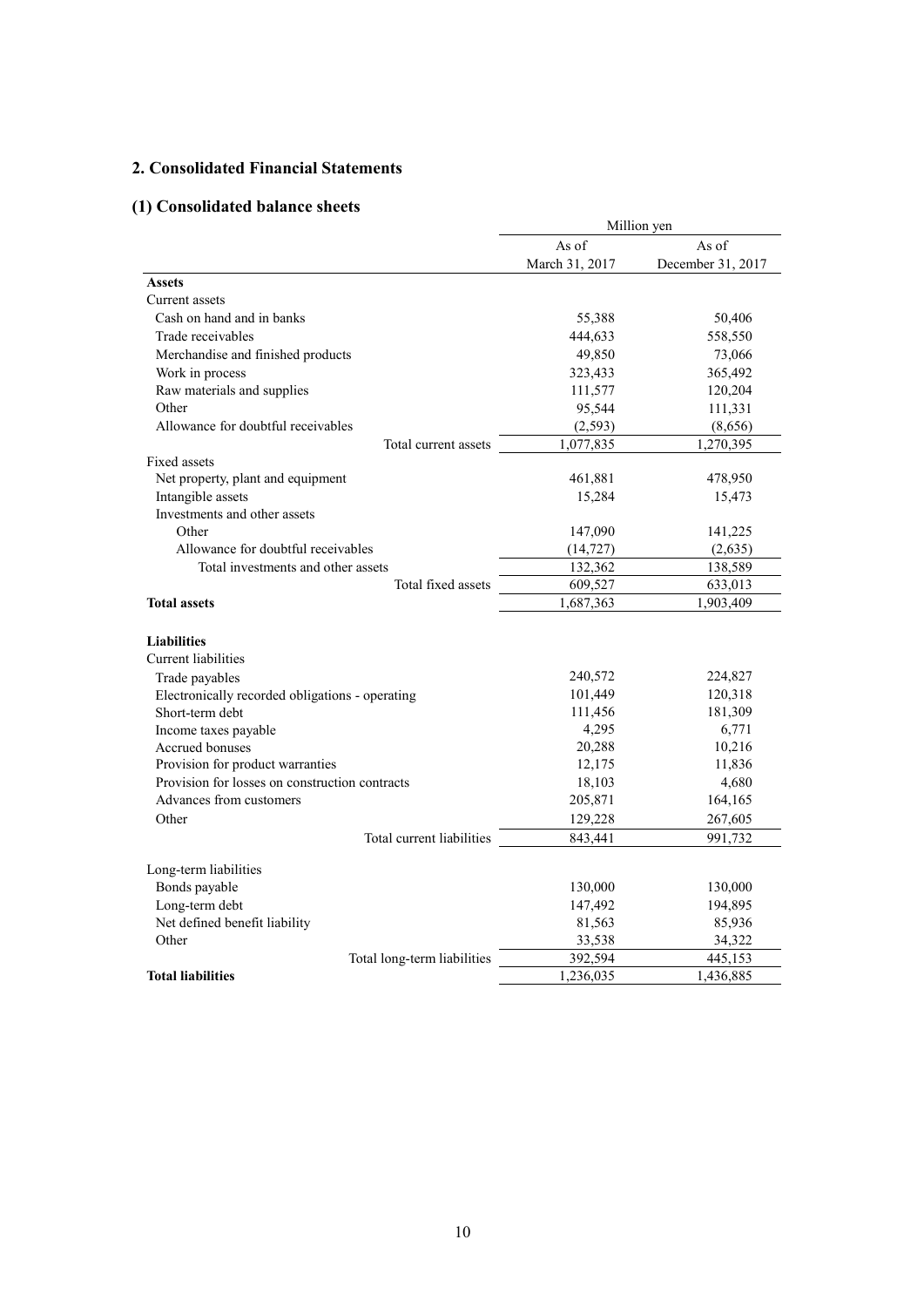| <b>Net assets</b><br>Shareholders' equity               |           |           |
|---------------------------------------------------------|-----------|-----------|
| Common stock                                            | 104,484   | 104,484   |
| Capital surplus                                         | 54,393    | 54,573    |
| Retained earnings                                       | 287,448   | 293,616   |
| Treasury stock                                          | (96)      | (120)     |
| Total shareholders' equity                              | 446,230   | 452,553   |
| Accumulated other comprehensive income                  |           |           |
| Net unrealized gains (losses) on securities, net of tax | 3,232     | 4,280     |
| Deferred gains (losses) on hedges                       | (1,182)   | (1,044)   |
| Foreign currency translation adjustment                 | (341)     | 2,785     |
| Remeasurements of defined benefit plans                 | (10,692)  | (7, 474)  |
| Total accumulated other comprehensive income            | (8.983)   | (1, 453)  |
| Non-controlling interests                               | 14,080    | 15,423    |
| <b>Total net assets</b>                                 | 451,327   | 466,524   |
| <b>Total net assets and liabilities</b>                 | 1,687,363 | 1.903.409 |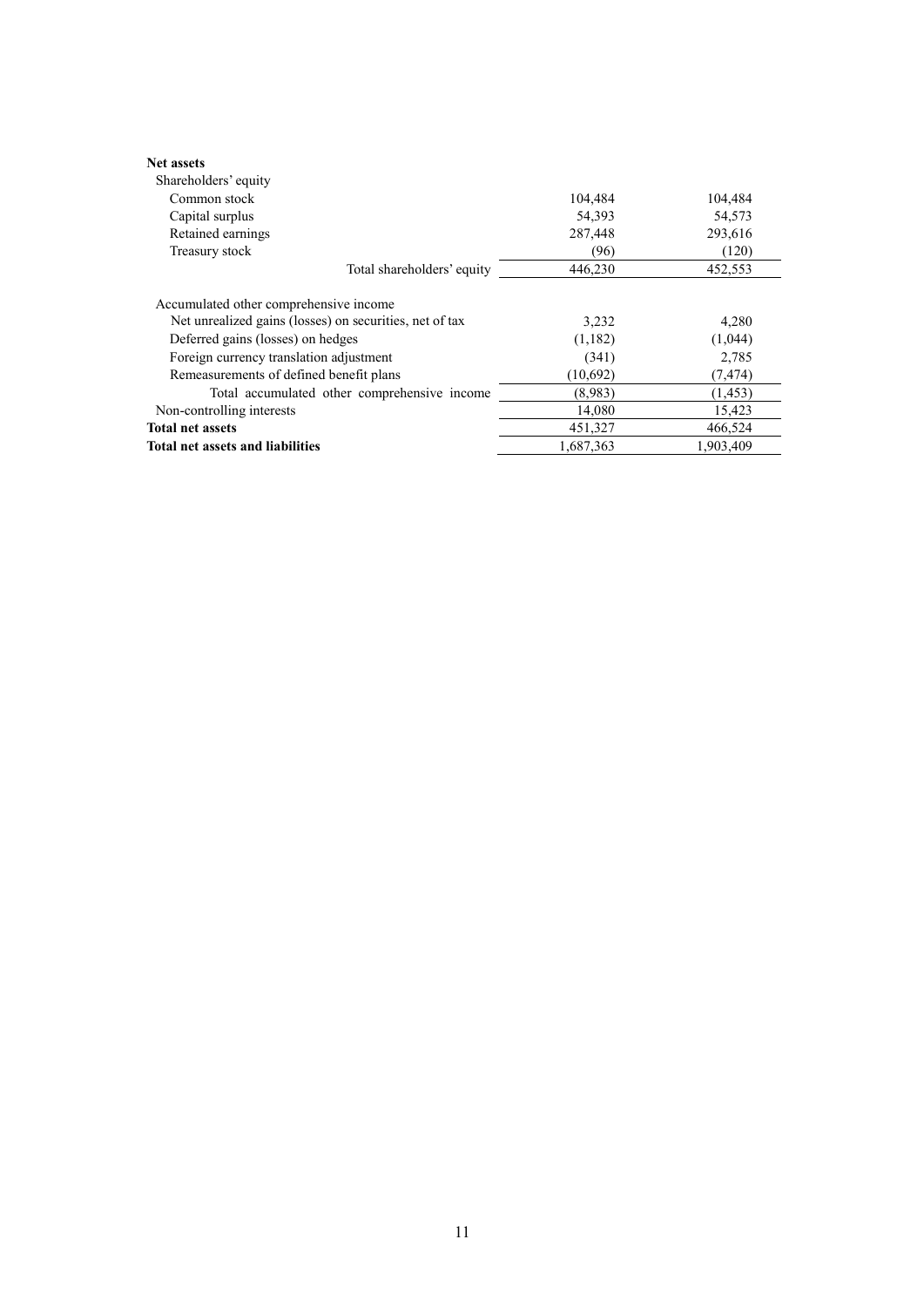# (**2) Consolidated statements of income and comprehensive income**

# **Consolidated statements of income**

|                                                                                          |                                        | Million yen                            |  |  |  |
|------------------------------------------------------------------------------------------|----------------------------------------|----------------------------------------|--|--|--|
|                                                                                          | Nine months ended<br>December 31, 2016 | Nine months ended<br>December 31, 2017 |  |  |  |
| Net sales                                                                                | 1,043,052                              | 1,092,369                              |  |  |  |
| Cost of sales                                                                            | 877,767                                | 904,289                                |  |  |  |
| Gross profit                                                                             | 165,285                                | 188,079                                |  |  |  |
| Selling, general and administrative expenses                                             |                                        |                                        |  |  |  |
| Salaries and benefits                                                                    | 37,659                                 | 38,661                                 |  |  |  |
| R&D expenses                                                                             | 30,860                                 | 31,069                                 |  |  |  |
| Other                                                                                    | 73,889                                 | 73,704                                 |  |  |  |
| Total selling, general and administrative expenses                                       | 142,409                                | 143,435                                |  |  |  |
| Operating income                                                                         | 22,875                                 | 44,644                                 |  |  |  |
| Non-operating income                                                                     |                                        |                                        |  |  |  |
| Interest income                                                                          | 632                                    | 523                                    |  |  |  |
| Dividend income                                                                          | 231                                    | 259                                    |  |  |  |
| Equity in income of non-consolidated subsidiaries and affiliates                         | 4,820                                  | 3,097                                  |  |  |  |
| Other                                                                                    | 3,958                                  | 2,400                                  |  |  |  |
| Total non-operating income                                                               | 9.643                                  | 6,280                                  |  |  |  |
| Non-operating expenses                                                                   |                                        |                                        |  |  |  |
| Interest expense                                                                         | 2,187                                  | 2,014                                  |  |  |  |
| Foreign exchange losses                                                                  | 1,803                                  | 17                                     |  |  |  |
| Payments for contract adjustment for commercial aircraft jet                             |                                        | $(*1)$ 2,505                           |  |  |  |
| engines                                                                                  |                                        |                                        |  |  |  |
| Other                                                                                    | 5,519                                  | 6,388                                  |  |  |  |
| Total non-operating expenses                                                             | 9,510                                  | 10,925                                 |  |  |  |
| Recurring profit                                                                         | 23,008                                 | 39.999                                 |  |  |  |
| Extraordinary income                                                                     |                                        |                                        |  |  |  |
| Gain on sale of fixed assets                                                             | $(*2)$ 2,202                           |                                        |  |  |  |
| Total extraordinary income                                                               | 2,202                                  |                                        |  |  |  |
| Extraordinary loss                                                                       |                                        |                                        |  |  |  |
| Losses from the termination of a shipbuilding contract for an<br>offshore service vessel |                                        | $(*3)$ 12,833                          |  |  |  |
| Total extraordinary loss                                                                 |                                        | 12,833                                 |  |  |  |
| Income before income taxes                                                               | 25,210                                 | 27,166                                 |  |  |  |
| Income taxes                                                                             | 6,078                                  | 10,850                                 |  |  |  |
| Net income                                                                               | 19,132                                 | 16,315                                 |  |  |  |
| Net income attributable to non-controlling interests                                     | 1,158                                  | 1,794                                  |  |  |  |
| Net income attributable to owners of parent                                              | 17,974                                 | 14,520                                 |  |  |  |

# **Consolidated statements of comprehensive income**

|                                                                                        | Million yen                            |                                        |  |
|----------------------------------------------------------------------------------------|----------------------------------------|----------------------------------------|--|
|                                                                                        | Nine months ended<br>December 31, 2016 | Nine months ended<br>December 31, 2017 |  |
| Net income                                                                             | 19,132                                 | 16,315                                 |  |
| Other comprehensive income                                                             |                                        |                                        |  |
| Net unrealized gains on securities                                                     | 449                                    | 1,117                                  |  |
| Deferred gains (losses) on hedges                                                      | (5,601)                                | 135                                    |  |
| Foreign currency translation adjustment                                                | (4,093)                                | 2,422                                  |  |
| Remeasurements of defined benefit plans                                                | 3,008                                  | 3,225                                  |  |
| Share of other comprehensive income of associates accounted<br>for using equity method | (13, 123)                              | 841                                    |  |
| Total other comprehensive income                                                       | (19,360)                               | 7,742                                  |  |
| Comprehensive Income attributable to:                                                  | (227)                                  | 24,057                                 |  |
| Owners of parent                                                                       | (422)                                  | 22,050                                 |  |
| Non-controlling interests                                                              | 195                                    | 2,007                                  |  |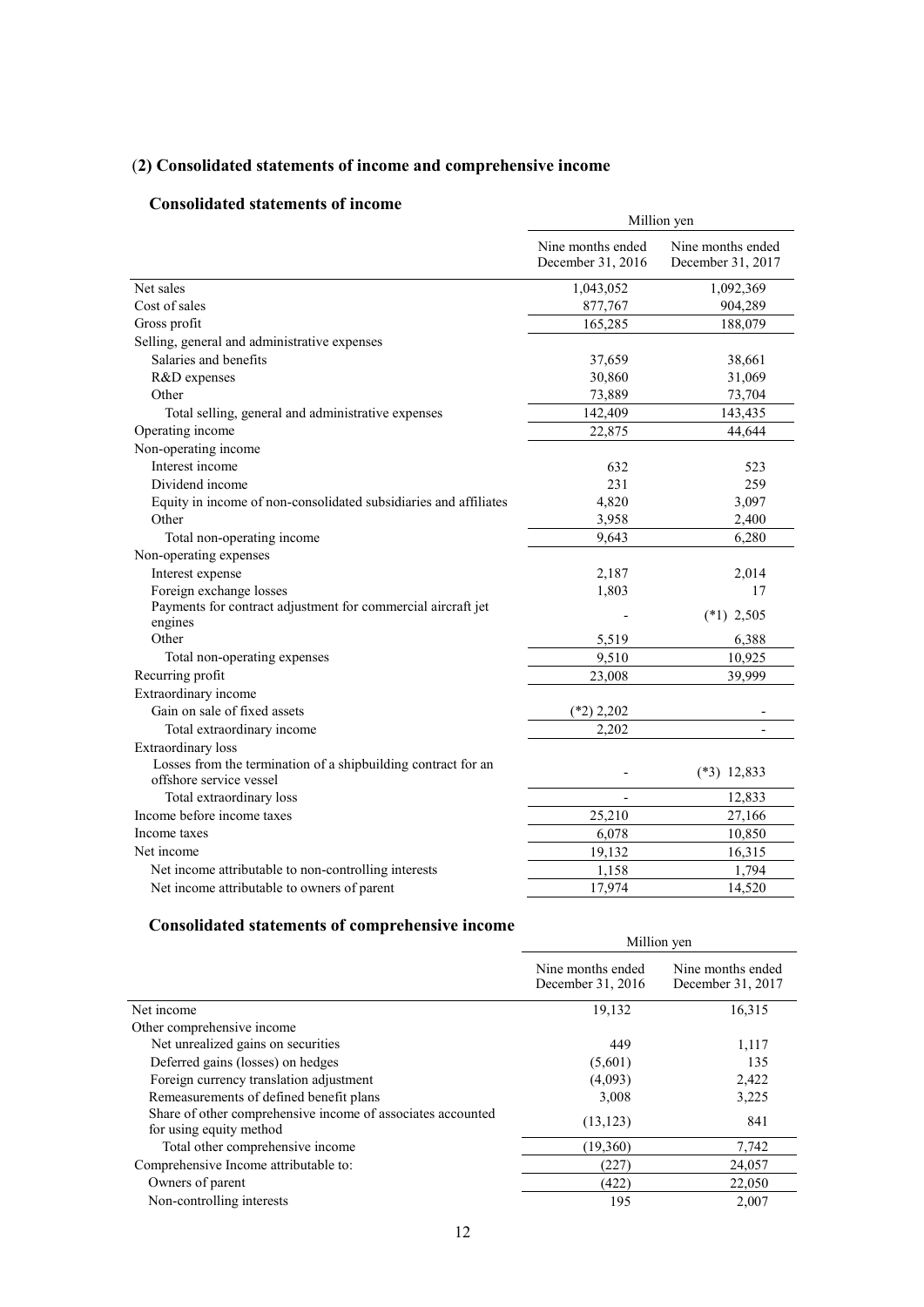### (**3) Notes on financial statements**

### *Notes on the going-concern assumption*

Not applicable

### *Notes on significant changes in the amount of shareholders' equity*

Not applicable

# *Accounting procedures specific to preparation of quarterly consolidated financial statements* (Calculation of tax expense)

The company calculates tax expense by rationally estimating its effective tax rate after application of tax effect accounting to pretax net income for the fiscal year which includes the third quarter under review, and multiplying quarterly pretax net income by said estimated effective tax rate. If unable to use the estimated effective tax rate, the company calculates tax expense by multiplying the statutory effective tax rate by quarterly pretax net income adjusted to reflect material differences other than temporary differences.

Income taxes are reported inclusive of income tax adjustments.

## *Related to consolidated statements of income*

(\*1) Payments for contract adjustment for commercial aircraft jet engines

Nine months ended December 31, 2017 (April 1, 2017 – December 31, 2017)

The company faces one- time expenses in connection with contracts with customers relating to engine programs in which the company is participating. These expenses arose from the new requirement to allocate a portion of the engines planned to be delivered to customers for use as spare engines for operational supports. Accordingly, the company recorded these program expenses as non-operating expenses.

(\*2) Gain on sale of fixed assets

Nine months ended December 31, 2016 (April 1, 2016 – December 31, 2016)

Gain on sale of fixed assets occurred in relation to the sale of the land and building of the company's Tokyo office.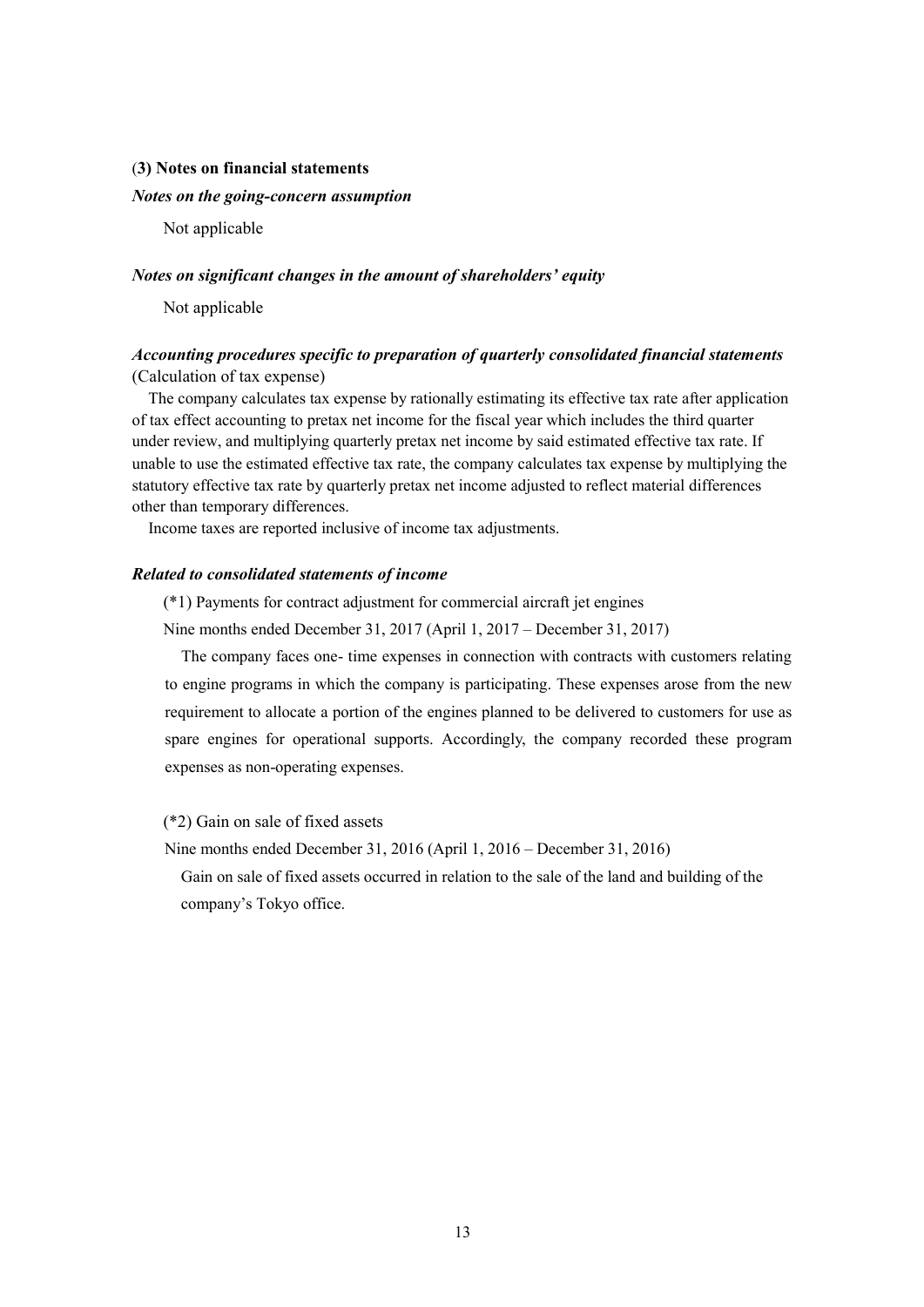(\*3) Losses from the termination of a shipbuilding contract for an offshore service vessel Nine months ended December 31, 2017 (April 1, 2017 – December 31, 2017)

These are losses in conjunction with the termination of a shipbuilding contract for an offshore service vessel (losses recognized on valuation of inventories and trade receivables, etc.)

### (Additional information)

Concerning the posting of losses in conjunction with the termination of a shipbuilding contract for an offshore service vessel.

With the intention of entering the offshore development industry, which is a promising market over the medium to long term, in November 2013 the company entered into a shipbuilding agreement for an offshore service vessel (hereinafter, "vessel") with a subsidiary\* of Island Offshore Shipholding LP (hereinafter, "Island Offshore"). This was the first vessel of its type to be constructed by the company, and certain problems during the engineering stage arose along with an increase in materials costs and other issues.

Meanwhile, the stagnation in crude oil prices has led to a very difficult business environment for offshore service providers in general ever since the order for this vessel was received, and Island Offshore has been negotiating financial restructuring with its banking partners since November 2016.

Given the above circumstances, the company has proceeded cautiously, including temporarily suspending the construction of the vessel, while paying close attention to the progress of the financial restructuring of Island Offshore. During this time, the company has been holding discussions with Island Offshore regarding the handling of the vessel. Based on the shared understanding that the environment surrounding the offshore service business remains challenging, and that uncertainty about the future will not be eliminated, the company and Island Offshore agreed to terminate the shipbuilding agreement, and the company has therefore decided to carry out the necessary accounting treatment.

\*Island Navigator I KS (100% subsidiary company of Island Offshore Shipholding LP)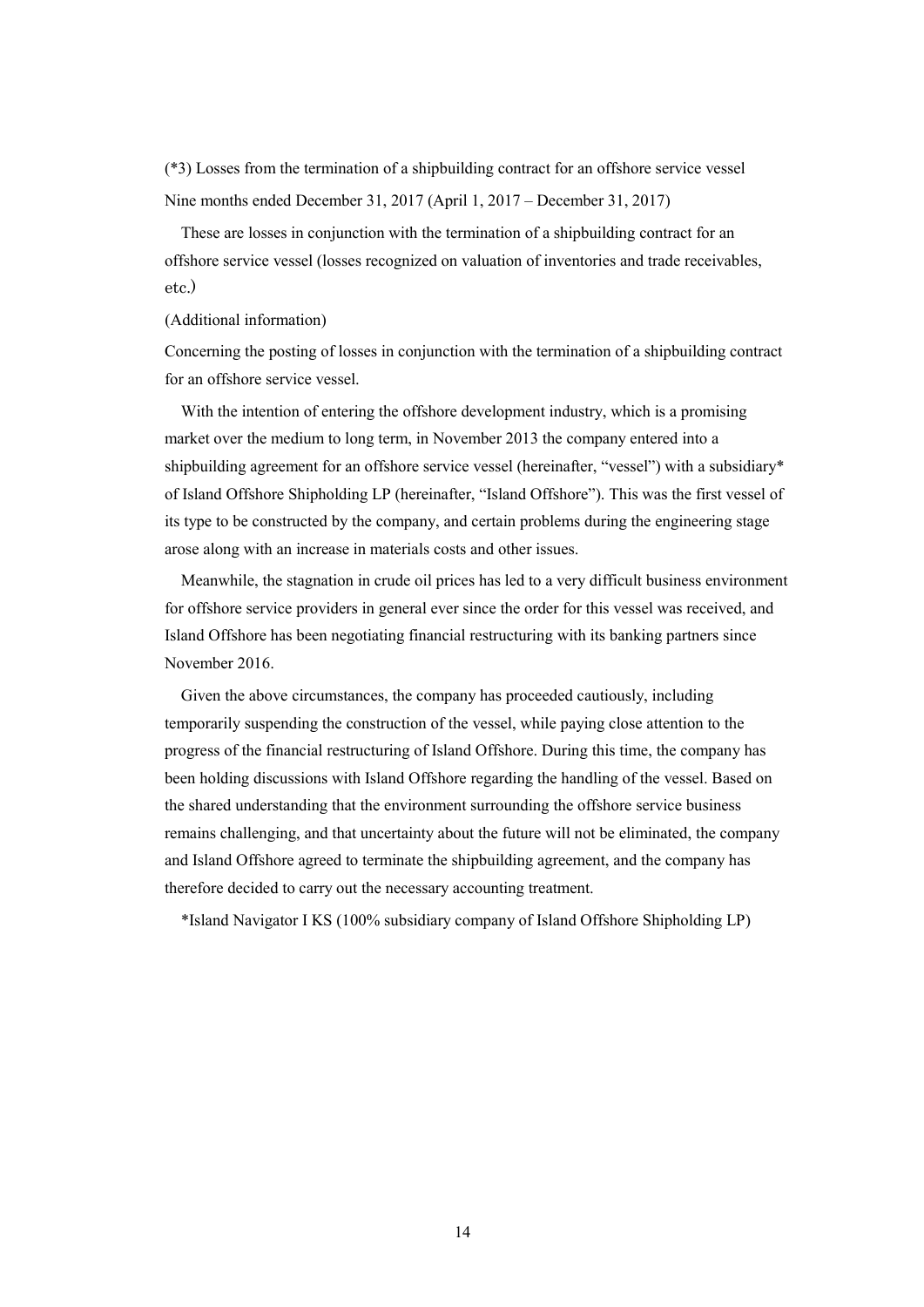# *Segment information*

1 . Nine Months Ended December 31, 2016 (April 1, 2016 – December 31, 2016)

(1) Sales and income (loss) by reportable segment

|                           |                |                       |             | Million yen                             |
|---------------------------|----------------|-----------------------|-------------|-----------------------------------------|
|                           | External sales | Intersegment<br>sales | Total sales | Operating<br>$inc\overline{one}$ (loss) |
| Ship & Offshore Structure | 74.978         | 1.916                 | 76,894      | (13, 817)                               |
| Rolling Stock             | 94,964         | 16                    | 94,980      | 1,655                                   |
| Aerospace                 | 238.100        | 1,294                 | 239.394     | 22,701                                  |
| Gas Turbine & Machinery   | 165,251        | 9,381                 | 174,633     | 5,959                                   |
| Plant & Infrastructure    | 114,273        | 5,072                 | 119.346     | 2,335                                   |
| Motorcycle & Engine       | 198,702        | 480                   | 199,183     | (2,038)                                 |
| Precision Machinery       | 103,566        | 10,486                | 114,052     | 6,864                                   |
| Other                     | 53,215         | 27,497                | 80,712      | 2,371                                   |
| Reportable segment total  | 1,043,052      | 56,146                | 1,099,199   | 26,032                                  |
| Adjustments*1             |                | (56, 146)             | (56, 146)   | (3,157)                                 |
| Consolidated total        | 1,043,052      |                       | 1,043,052   | 22,875                                  |

Notes: 1. Breakdown of adjustments:

|                           | Million yen |
|---------------------------|-------------|
| Income                    | Amount      |
| Intersegment transactions |             |
| Corporate expenses*       | 3.179       |
| Гоtal                     |             |

\*Corporate expenses mainly comprise general and administrative expenses not attributed to reportable segments.

2. Segment income adjustments are based on operating income reported on the consolidated statements of income for the corresponding period.

 (2) Impairment loss on fixed assets and goodwill by reportable segment Not applicable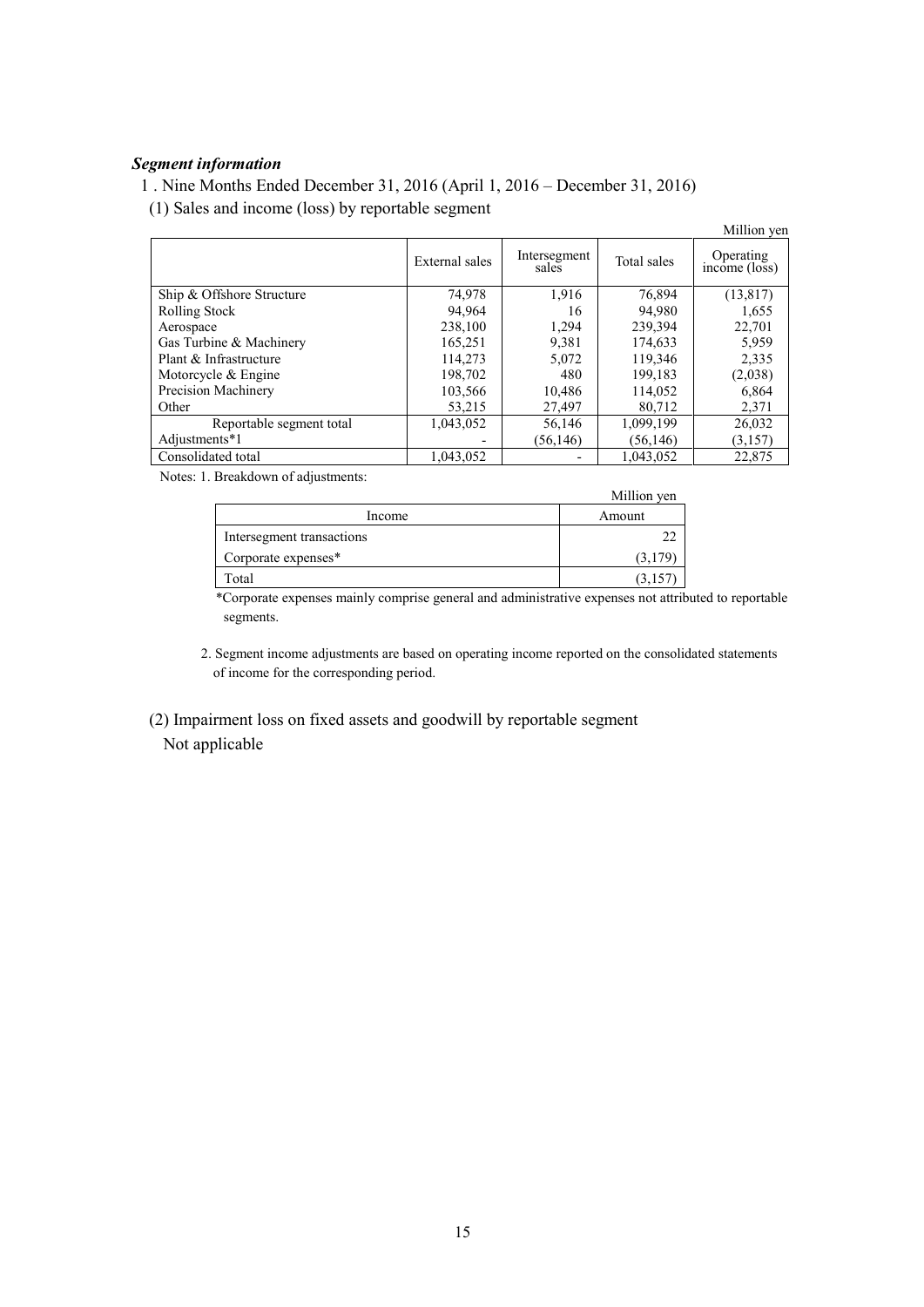# 2. Nine months ended December 31, 2017 (April 1, 2017 – December 31, 2017)

# (1) Sales and income (loss) by reportable segment

|                           |                |                       |             | Million yen                |
|---------------------------|----------------|-----------------------|-------------|----------------------------|
|                           | External sales | Intersegment<br>sales | Total sales | Operating<br>income (loss) |
| Ship & Offshore Structure | 69.977         | 2.173                 | 72,151      | (4,374)                    |
| <b>Rolling Stock</b>      | 99,829         | 99                    | 99,929      | 2,383                      |
| Aerospace                 | 246,689        | 1,081                 | 247,770     | 17,339                     |
| Gas Turbine & Machinery   | 185,753        | 7,886                 | 193,639     | 11,944                     |
| Plant & Infrastructure    | 80,058         | 7,466                 | 87,524      | (98)                       |
| Motorcycle & Engine       | 214,960        | 463                   | 215,423     | 3,210                      |
| Precision Machinery       | 136,349        | 10,802                | 147,152     | 14,793                     |
| Other                     | 58,750         | 29,062                | 87,812      | 2,364                      |
| Reportable segment total  | 1,092,369      | 59,035                | 1,151,404   | 47,561                     |
| Adjustments*1             |                | (59, 035)             | (59,035)    | (2,916)                    |
| Consolidated total        | 1,092,369      |                       | 1,092,369   | 44.644                     |

Notes: 1. Breakdown of adjustments:

|                           | Million yen |
|---------------------------|-------------|
| Income                    | Amount      |
| Intersegment transactions | (43         |
| Corporate expenses*       | (2,872)     |
| Fotal                     | (2.916      |

\* Corporate expenses mainly comprise general and administrative expenses not attributed to reportable segments.

2. Segment income adjustments are based on operating income reported on the consolidated statements of income for the corresponding period.

(2) Impairment loss on fixed assets and goodwill by reportable segment

Not applicable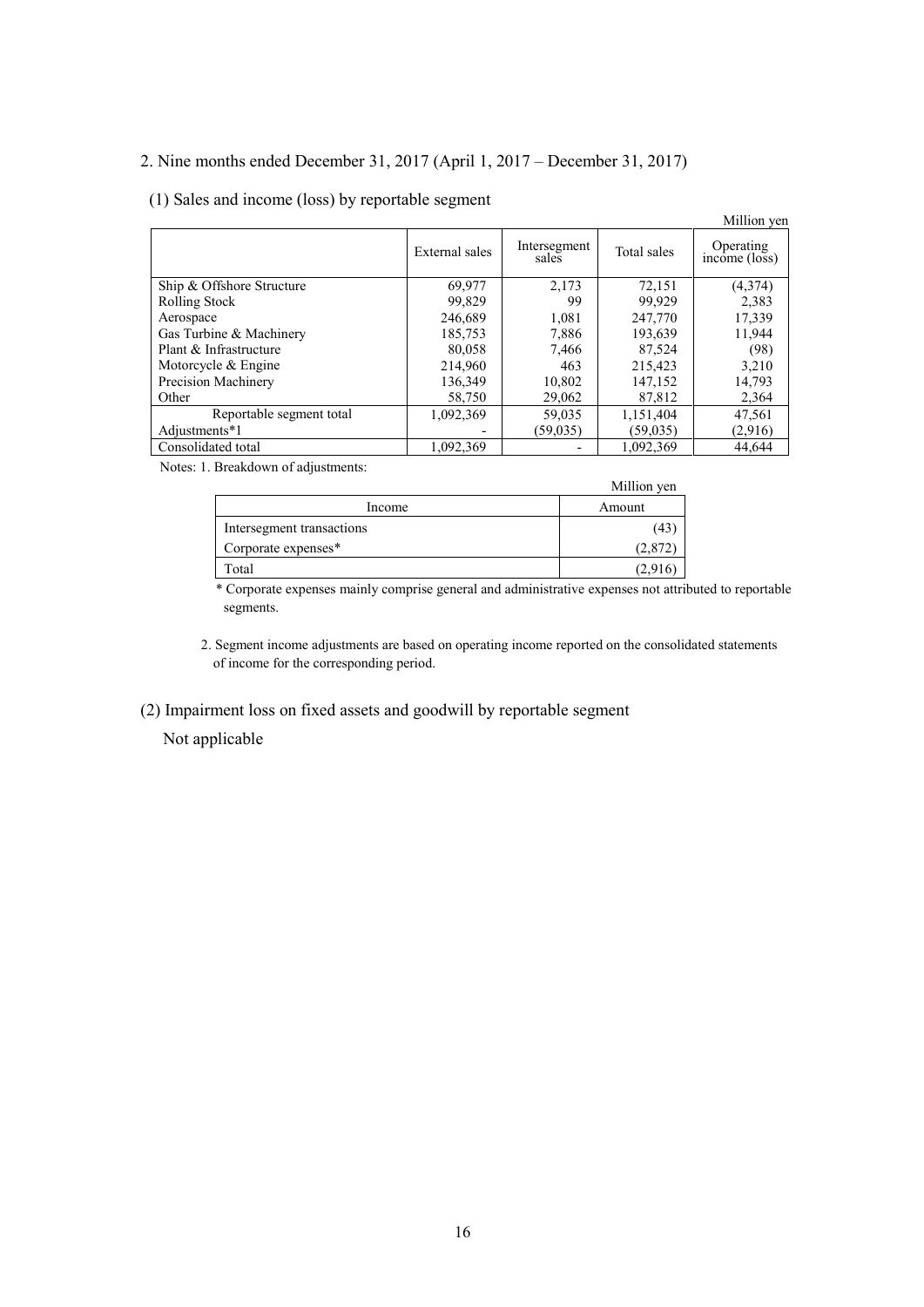# **3. Supplementary information**

# **(1) Consolidated cash flow statements (condensed)**

|                                            | Million yen                            |                                        |
|--------------------------------------------|----------------------------------------|----------------------------------------|
|                                            | Nine months ended<br>December 31, 2016 | Nine months ended<br>December 31, 2017 |
| Cash flow from operating activities        | (147,276)                              | (206,775)                              |
| Cash flow from investing activities        | (46, 851)                              | (66, 461)                              |
| Cash flow from financing activities        | 206,284                                | 269,564                                |
| Cash and cash equivalents at end of period | 48,719                                 | 44,148                                 |

# **(2) Orders and sales (consolidated)**

#### **Orders received**

| Reportable segment        | Nine months ended | December 31, 2016 | Nine months ended<br>December 31, 2017 |              | Year ended<br>March 31, 2017 |            |
|---------------------------|-------------------|-------------------|----------------------------------------|--------------|------------------------------|------------|
|                           | million yen       | % of total        | million yen                            | $%$ of total | million yen                  | % of total |
| Ship & Offshore Structure | 28,793            | 3.2               | (2, 447)                               | (0.2)        | 36.979                       | 2.7        |
| <b>Rolling Stock</b>      | 84.729            | 9.5               | 79.796                                 | 7.9          | 158,597                      | 11.7       |
| Aerospace                 | 148.828           | 16.8              | 251,272                                | 25.0         | 237,016                      | 17.5       |
| Gas Turbine & Machinery   | 192,337           | 21.7              | 168,040                                | 16.7         | 260,354                      | 19.3       |
| Plant & Infrastructure    | 60,401            | 6.8               | 86.436                                 | 8.6          | 95.012                       | 7.0        |
| Motorcycle $&$ Engine     | 198,702           | 22.4              | 214,960                                | 21.4         | 313,030                      | 23.2       |
| Precision Machinery       | 115,742           | 13.0              | 144,747                                | 14.4         | 166,832                      | 12.3       |
| Other                     | 55,768            | 6.2               | 59,200                                 | 5.9          | 80,948                       | 6.0        |
| Total                     | 885.302           | 100.0             | 1,002,007                              | 100.0        | 1.348.773                    | 100.0      |

Note: The Motorcycle & Engine segment's orders received are equal to its net sales as production is based mainly on estimated demand.

### **Net sales**

| Reportable segment        | Nine months ended | December 31, 2016 | Nine months ended<br>December 31, 2017 |            | Year ended<br>March 31, 2017 |            |
|---------------------------|-------------------|-------------------|----------------------------------------|------------|------------------------------|------------|
|                           | million yen       | % of total        | million yen                            | % of total | million yen                  | % of total |
| Ship & Offshore Structure | 74,978            | 7.1               | 69.977                                 | 6.4        | 103,204                      | 6.7        |
| Rolling Stock             | 94,964            | 9.1               | 99.829                                 | 9.1        | 137,159                      | 9.0        |
| Aerospace                 | 238,100           | 22.8              | 246,689                                | 22.5       | 329,915                      | 21.7       |
| Gas Turbine & Machinery   | 165,251           | 15.8              | 185,753                                | 17.0       | 241,953                      | 15.9       |
| Plant & Infrastructure    | 114,273           | 10.9              | 80,058                                 | 7.3        | 160,877                      | 10.5       |
| Motorcycle $&$ Engine     | 198,702           | 19.0              | 214,960                                | 19.6       | 313,030                      | 20.6       |
| Precision Machinery       | 103,566           | 9.9               | 136,349                                | 12.4       | 155,278                      | 10.2       |
| Other                     | 53,215            | 5.1               | 58,750                                 | 5.3        | 77,410                       | 5.0        |
| Total                     | 1,043,052         | 100.0             | 1,092,369                              | 100.0      | 1,518,830                    | 100.0      |

# **Order backlog**

| Reportable segment        | March 31, 2017 | Year ended | Nine months ended<br>December 31, 2017 | Nine months ended<br>December 31, 2016 |             |            |
|---------------------------|----------------|------------|----------------------------------------|----------------------------------------|-------------|------------|
|                           | million ven    | % of total | million yen                            | % of total                             | million ven | % of total |
| Ship & Offshore Structure | 191,604        | 10.8       | 118,500                                | 7.1                                    | 211,689     | 11.7       |
| <b>Rolling Stock</b>      | 392,224        | 22.2       | 375,074                                | 22.6                                   | 370,666     | 20.6       |
| Aerospace                 | 508,759        | 28.8       | 493,811                                | 29.8                                   | 513,261     | 28.5       |
| Gas Turbine & Machinery   | 394,977        | 22.4       | 378,914                                | 22.8                                   | 417,471     | 23.2       |
| Plant & Infrastructure    | 214,926        | 12.1       | 221,839                                | 13.4                                   | 227,005     | 12.6       |
| Motorcycle $&$ Engine     |                |            |                                        |                                        |             |            |
| Precision Machinery       | 37,912         | 2.1        | 46,313                                 | 2.7                                    | 38,534      | 2.1        |
| Other                     | 21,401         | 1.2        | 21,057                                 | 1.2                                    | 20,416      | 1.1        |
| Total                     | 1,761,806      | 100.0      | 1,655,511                              | 100.0                                  | 1.799.045   | 100.0      |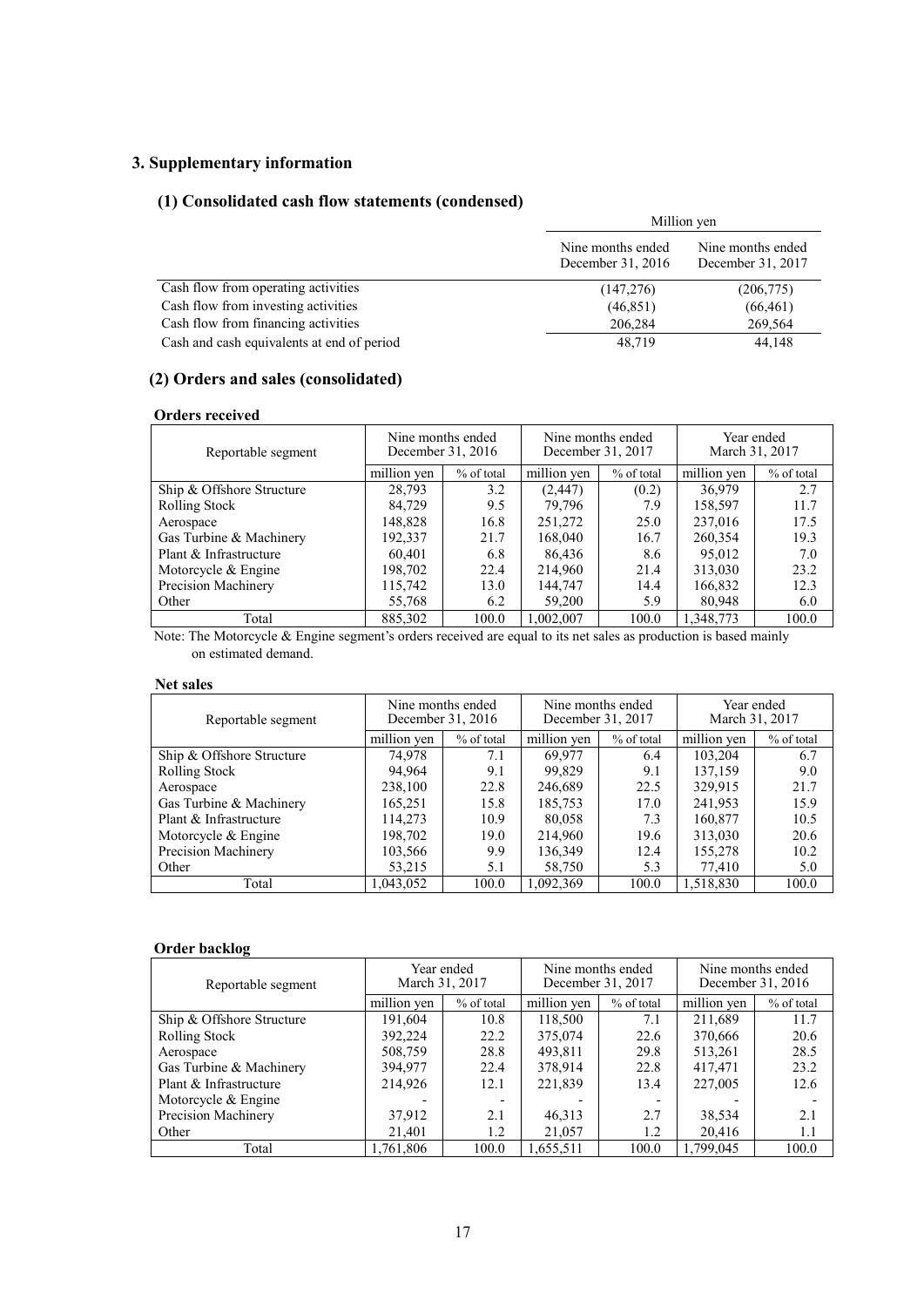# **(3) Net sales by geographic area (consolidated)**

# **Nine months ended December 31, 2016 (April 1, 2016 – December 31, 2016)**

|                      |           | Million yen |
|----------------------|-----------|-------------|
| Japan                | 437,252   | 41.9%       |
| <b>United States</b> | 255,144   | 24.4%       |
| Europe               | 127,796   | 12.2%       |
| Asia                 | 151,377   | 14.5%       |
| Other areas          | 71,480    | 6.8%        |
| Total                | 1,043,052 | 100.0%      |

# **Nine months ended December 31, 2017 (April 1, 2017 – December 31, 2017)**

|                      |           | Million yen |
|----------------------|-----------|-------------|
| Japan                | 459,298   | 42.0%       |
| <b>United States</b> | 273,061   | 24.9%       |
| Europe               | 115,370   | 10.5%       |
| Asia                 | 161,347   | 14.7%       |
| Other areas          | 83,290    | 7.6%        |
| Total                | 1,092,369 | 100.0%      |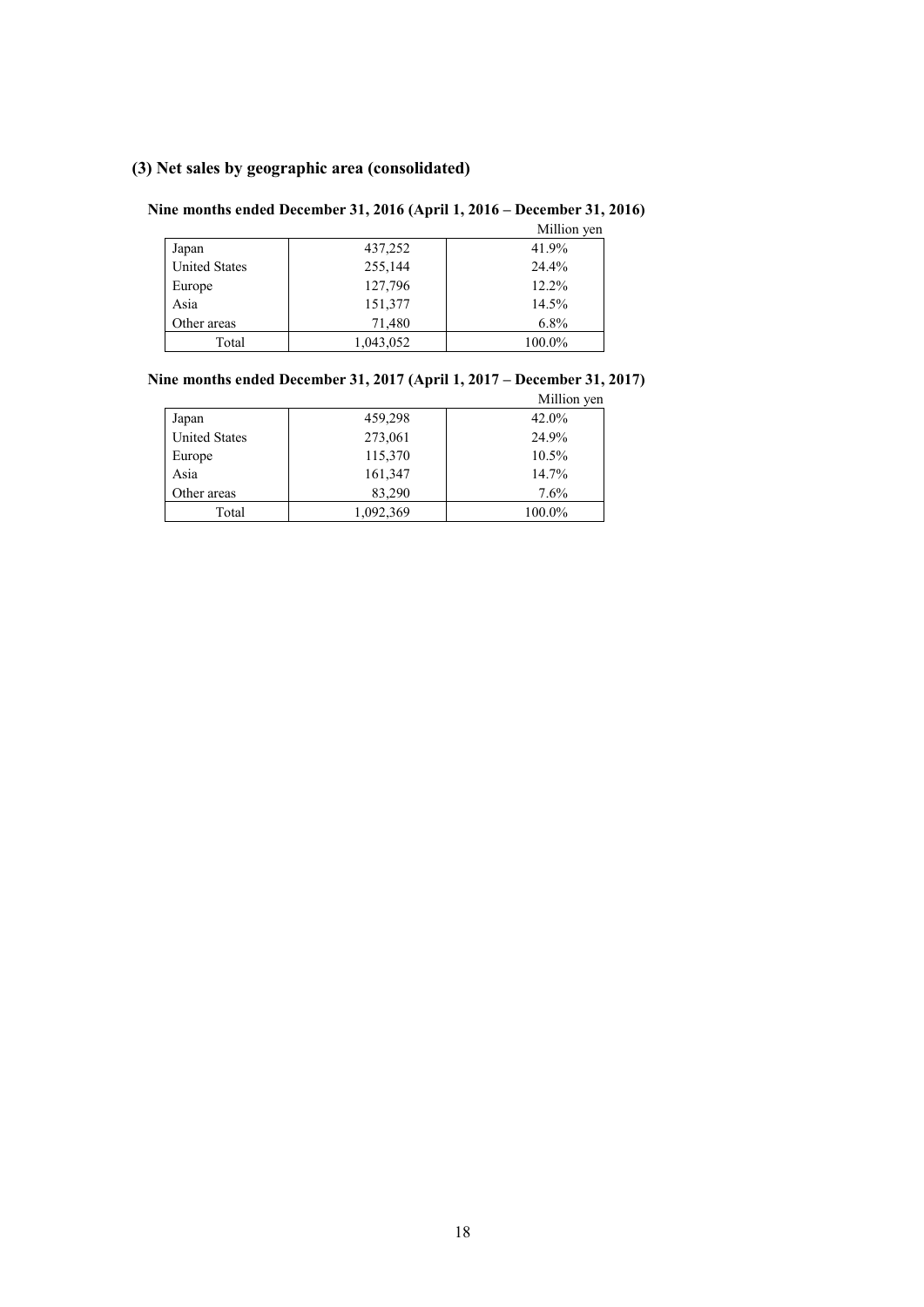# **(4) Supplementary information on earnings forecasts for the fiscal year ending March 31, 2018**

# **1) Consolidated earnings outlook**

|                                                |                         |                                             |                          | Billion yen                              |
|------------------------------------------------|-------------------------|---------------------------------------------|--------------------------|------------------------------------------|
|                                                | Year ended              |                                             |                          |                                          |
|                                                | Revised forecast<br>(A) | Forecast issued<br>December 26, 2017<br>(B) | Change<br>$(A - B)$      | March 31, 2017<br>(Fiscal 2016) (actual) |
| Net sales                                      | 1,590.0                 | 1,590.0                                     | -                        | 1,518.8                                  |
| Operating income                               | 62.0                    | 62.0                                        | ٠                        | 45.9                                     |
| Recurring profit                               | 55.5                    | 55.5                                        | $\overline{\phantom{0}}$ | 36.6                                     |
| Net income attributable to<br>owners of parent | 33.5                    | 35.0                                        | (1.5)                    | 26.2                                     |

|                        | Outlook for the year ending March 31, 2018 (fiscal 2017) |                                            |                     |                                                          |  |
|------------------------|----------------------------------------------------------|--------------------------------------------|---------------------|----------------------------------------------------------|--|
|                        | Revised forecast<br>(A)                                  | Forecast issued<br>October 27, 2017<br>(B) | Change<br>$(A - B)$ | Year ended<br>March 31, 2017<br>$(Fiscal 2016)$ (actual) |  |
| Orders received        | .640.0                                                   | .620.0                                     | 20.0                | 1.348.7                                                  |  |
| Before-tax ROIC $(\%)$ | 4.9%                                                     | 6.4%                                       | $1.5\%$             | 5.0%                                                     |  |

Notes: 1. Outlook's assumed foreign exchange rates: ¥110 = 1 U.S. dollar, ¥130 = 1 euro

2. Before-tax ROIC = (income before income taxes + interest expense) / invested capital.

## **2) Outlook by reportable segment**

(a) Net sales and operating income (loss)

|                           |                                                          |                                       |                      |                                        |           |                                        |                          | <b>DUTION</b> Agu                      |
|---------------------------|----------------------------------------------------------|---------------------------------------|----------------------|----------------------------------------|-----------|----------------------------------------|--------------------------|----------------------------------------|
|                           | Outlook for the year ending March 31, 2018 (fiscal 2017) |                                       |                      |                                        |           | Year ended                             |                          |                                        |
| Reportable segment        | Revised forecast                                         |                                       | Forecast issued      |                                        | Change    |                                        | March 31, 2017           |                                        |
|                           | (A)                                                      |                                       | October 27, 2017 (B) |                                        | $(A - B)$ |                                        | $(Fiscal 2016)$ (actual) |                                        |
|                           | Net sales                                                | Operating<br>mcome<br>$(\text{loss})$ | Net sales            | Operating<br>income<br>$(\text{loss})$ | Net sales | Operating<br>income<br>$(\text{loss})$ | Net sales                | Operating<br>income<br>$(\text{loss})$ |
| Ship & Offshore Structure | 100.0                                                    | (5.0)                                 | 100.0                | (5.0)                                  |           | $\overline{\phantom{a}}$               | 103.2                    | (21.4)                                 |
| Rolling Stock             | 145.0                                                    | 3.0                                   | 150.0                | 4.5                                    | (5.0)     | (1.5)                                  | 137.1                    | 3.4                                    |
| Aerospace                 | 335.0                                                    | 18.5                                  | 335.0                | 18.5                                   |           | $\blacksquare$                         | 329.9                    | 25.0                                   |
| Gas Turbine & Machinery   | 275.0                                                    | 13.0                                  | 265.0                | 11.0                                   | 10.0      | 2.0                                    | 241.9                    | 15.2                                   |
| Plant & Infrastructure    | 120.0                                                    | 2.5                                   | 125.0                | 3.0                                    | (5.0)     | (0.5)                                  | 160.8                    | 2.6                                    |
| Motorcycle & Engine       | 335.0                                                    | 14.0                                  | 335.0                | 14.0                                   |           | $\overline{\phantom{a}}$               | 313.0                    | 11.7                                   |
| Precision Machinery       | 195.0                                                    | 20.0                                  | 195.0                | 20.0                                   | ٠         | $\overline{\phantom{a}}$               | 155.2                    | 13.1                                   |
| Other                     | 85.0                                                     | 4.0                                   | 85.0                 | 4.0                                    | ۰.        | $\overline{\phantom{a}}$               | 77.4                     | 3.1                                    |
| Adjustments               |                                                          | (8.0)                                 |                      | (8.0)                                  |           | $\overline{\phantom{0}}$               |                          | (7.0)                                  |
| Total                     | 1.590.0                                                  | 62.0                                  | 1.590.0              | 62.0                                   |           | $\overline{\phantom{a}}$               | 1,518.8                  | 45.9                                   |